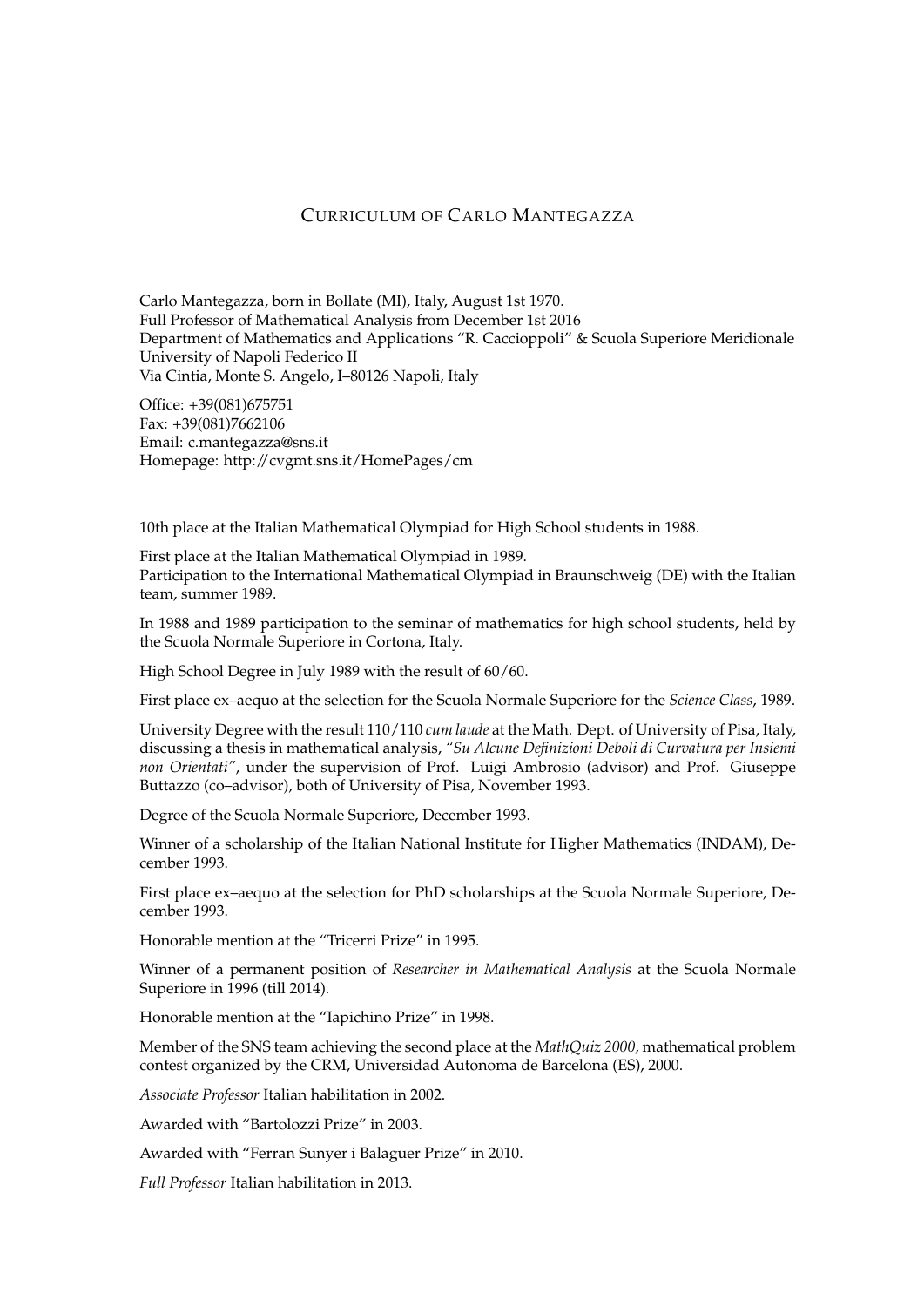Perfezionamento – PhD in Mathematics at the Scuola Normale Superiore, with the result 70/70 *cum laude*, discussing a thesis in mathematical analysis, *"Smooth Geometric Evolutions of Hypersurfaces and Singular Approximation of Mean Curvature Flow"*, Advisor Prof. Luigi Ambrosio (SNS), November 2014.

Winner of a permanent position of *Associate Professor in Mathematical Analysis* at the Department of Mathematics and Applications "Renato Caccioppoli" of University of Napoli Federico II in 2014 (till 2016).

Winner of a permanent position of *Full Professor in Mathematical Analysis* at the Department of Mathematics and Applications "Renato Caccioppoli" of University of Napoli Federico II in 2016 (actual position).

Coordinator (with Gennaro Miele e Massimiliano Giorgio) of the Undergraduate Program – Scientific Area of the Scuola Superiore Meridionale of Napoli, since 2020.

### RESEARCH ACTIVITY

Calculus of variations and geometric measure theory Functionals depending on curvature Nonlinear problems in Riemannian geometry Geometric evolutions, in particular the *Ricci flow* and the *mean curvature flow*

# **DIDACTICS**

*1992/93*

Collaboration to the course *Analysis I* at the Faculty of Engineering of University of Pisa (with Prof. Luigi Ambrosio).

*1993/94*

Collaboration to the course *Analysis II* at the Faculty of Engineering of University of Pisa (with Prof. Luigi Ambrosio).

#### *1994/95*

Assistant Teacher to the course *Analysis I* at the Comp. Sci. Dept. of University of Pisa (with Prof. Luciano Modica).

#### *1995/96*

Teacher of the course of *Real Analysis* for the first year students of the SNS.

### *1997/98*

Assistant Teacher to the course *Analysis III* at the Math. Dept. of University of Pisa (with Prof. Antonio Marino).

Assistant Teacher to the course *Calculus*for the first year students of the SNS (with Prof. Franco Conti).

## *1998/99*

Assistant Teacher to the course *Calculus* for the first year students of the SNS (with Prof. F. Conti).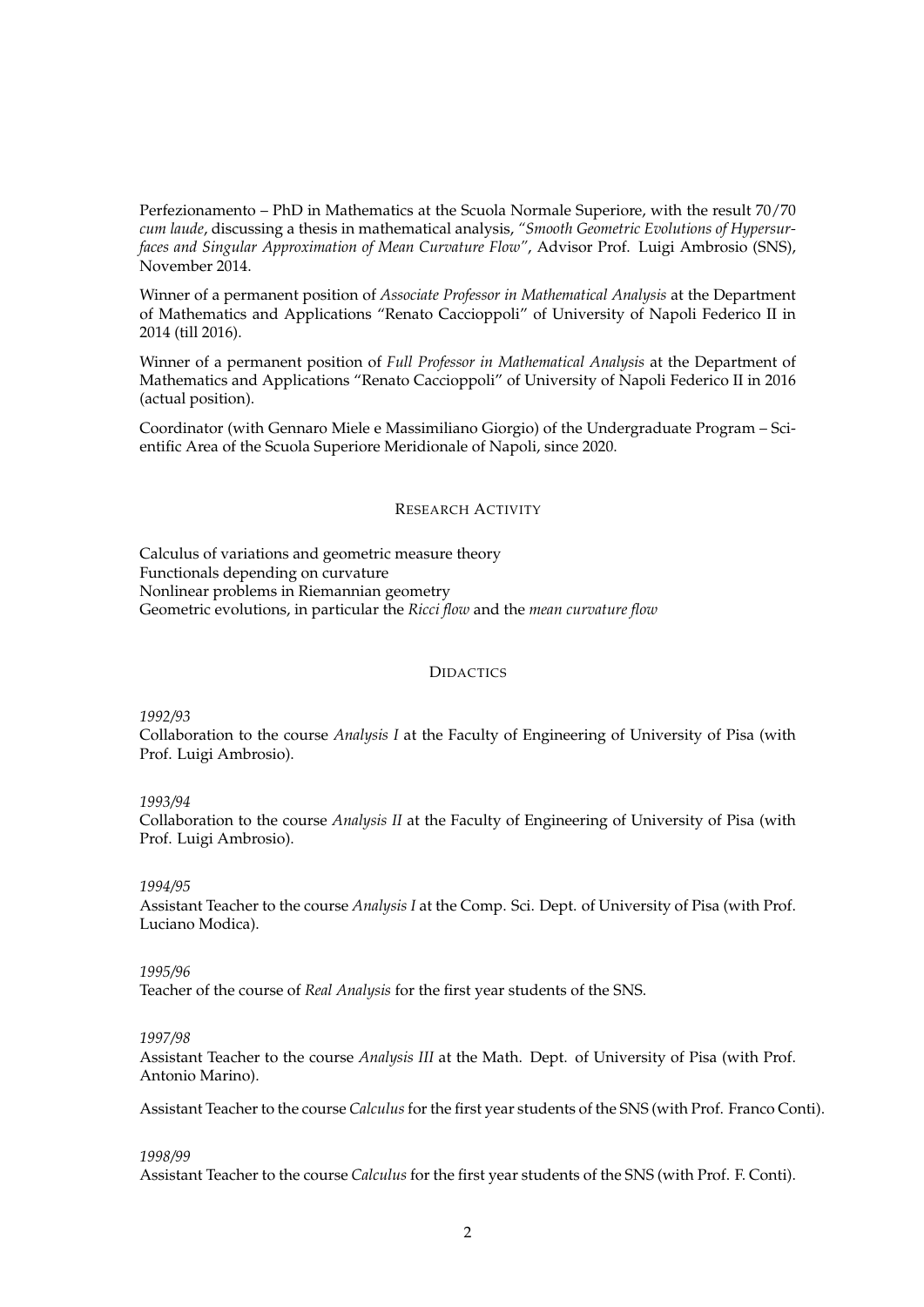### *1999/2000*

Assistant Teacher to the course *Complex Analysis* for the second year students of the SNS (with Prof. Giuseppe Tomassini).

### *2000/2001*

Assistant Teacher to the course *Mathematical Analysis* for the first year students of the SNS (with Prof. Mariano Giaquinta).

## *2001/2002*

Assistant Teacher to the course *Mathematics II* for the second year students of the SNS (with Prof. Mariano Giaquinta).

Teacher of the course *Differential Geometry* for the third year students of the SNS (with Prof. Giovanni Gaiffi and Renata Scognamillo).

## *2002/2003*

Assistant Teacher to the course *Differential Geometry* for the third year students of the SNS (with Prof. Giuseppe Tomassini).

Teacher of the PhD course *Motion by Curvature of Curves and Surfaces* at the SNS.

## *2004/2005*

Assistant Teacher to the course *Analysis I* for the first year students of the SNS (with Prof. Luigi Ambrosio).

### *2005/2006*

Assistant Teacher to the course *Introduction to Measure Theory and Probability* for the second year students of the SNS (with Prof. Luigi Ambrosio).

### *2006/2007*

Teacher of the PhD course *Introduction to Ricci Flow* at the SNS.

## *2008/2009*

Assistant Teacher to the course *Mathematics I* for the first year students of the SNS (with Prof. Fulvio Ricci).

### *2009/2010*

Teacher of the PhD course *The Ricci Flow and the Poincaré Conjecture* at the Math. Dept. of University of Pisa.

### *2010/2011*

Assistant Teacher to the course *Introduction to Measure Theory, Functional Analysis and Probability* for the third year students of the SNS (with Prof. Luigi Ambrosio).

### *2011/2012*

Teacher of the course *Introduction to Riemannian Geometry* for the fourth/fifth year and PhD students of the SNS (with Dr. Lorenzo Mazzieri).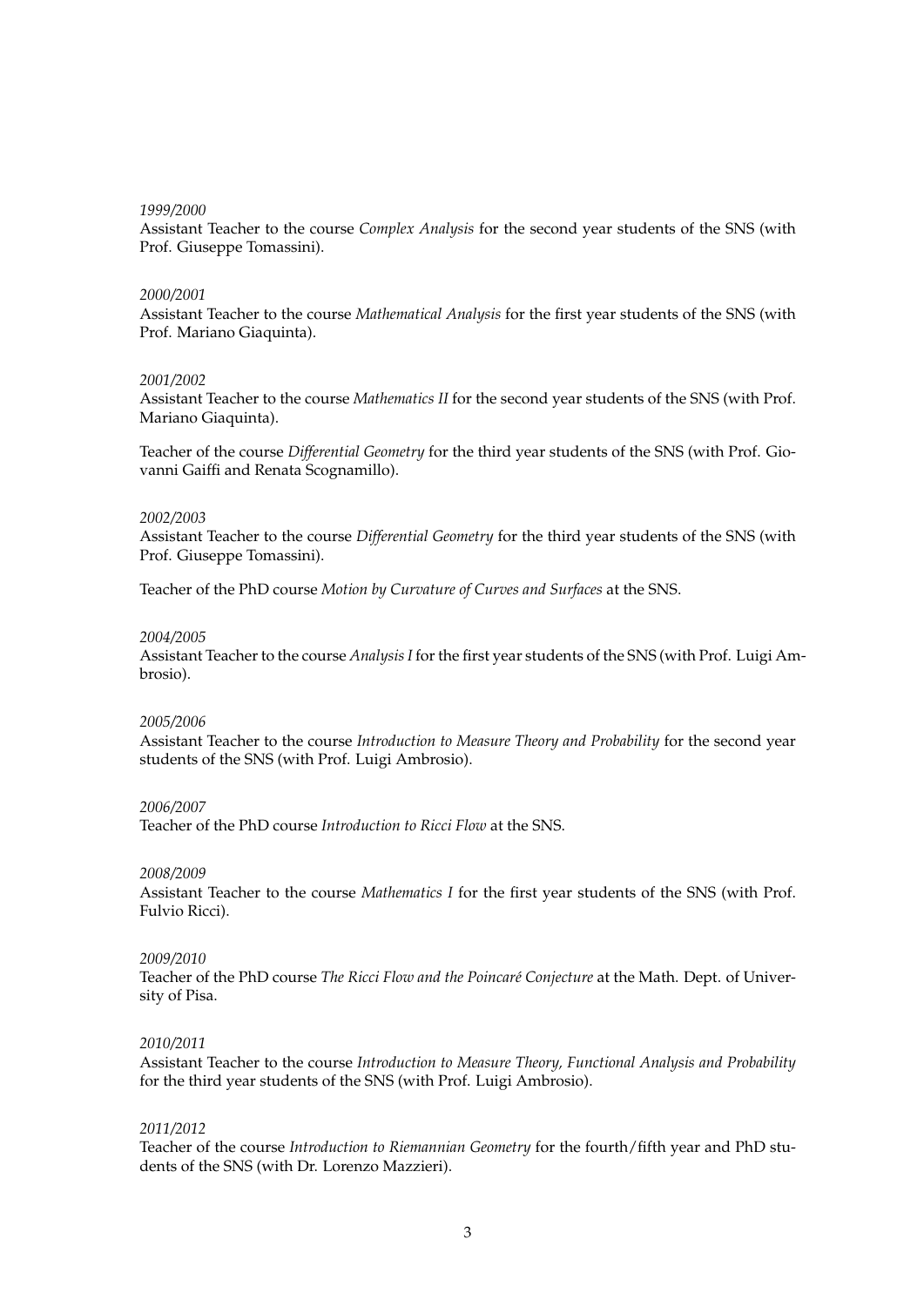## *2012/2013*

Teacher of the course *Selected Topics in Riemannian Geometry* for the fourth/fifth year and PhD students of the SNS (with Dr. Lorenzo Mazzieri).

### *2013/2014*

Teacher of the course *Riemannian Geometry* for the fourth/fifth year and PhD students of the SNS (with Dr. Lorenzo Mazzieri).

Assistant Teacher to the course *Complements of Mathematics* for the first year students of the SNS (with Prof. Luigi Ambrosio).

### *2014/2015*

Teacher of the course *Analysis II* for the first year students of Engineering of University of Napoli Federico II.

Teacher of the course *Introduction to Riemannian Geometry* for the fourth/fifth year and PhD students of the SNS (with Dr. Lorenzo Mazzieri).

## *2015/2016*

Teacher of the course *Analysis I* for the first year students of Engineering of University of Napoli Federico II.

Teacher of the course *Calculus of Variations* for the fourth/fifth year students of Mathematics of University of Napoli Federico II.

### *2016/2017*

Teacher of the course *Analysis I* for the first year students of Engineering of University of Napoli Federico II.

Teacher of the course *Calculus of Variations* for the fourth/fifth year students of Mathematical Engineering and of Mathematics of University of Napoli Federico II.

Teacher of the PhD course *An Introduction to Mean Curvature Flow* at the Math. Dept. of University of Pisa.

Teacher of the PhD course *Fondamenti di Analisi Matematica (The Mean Curvature Flow)* at the Math. Dept. of University of Napoli Federico II.

### *2017/2018*

Teacher of the course *Analysis I* for the first year students of Engineering of University of Napoli Federico II.

Teacher of the course *Calculus of Variations* for the fourth/fifth year students of Mathematical Engineering and of Mathematics of University of Napoli Federico II.

### *2018/2019*

Teacher of the course *Analysis I* for the first year students of Engineering of University of Napoli Federico II.

Teacher of the course *Calculus of Variations* for the fourth/fifth year students of Mathematical Engineering and of Mathematics of University of Napoli Federico II.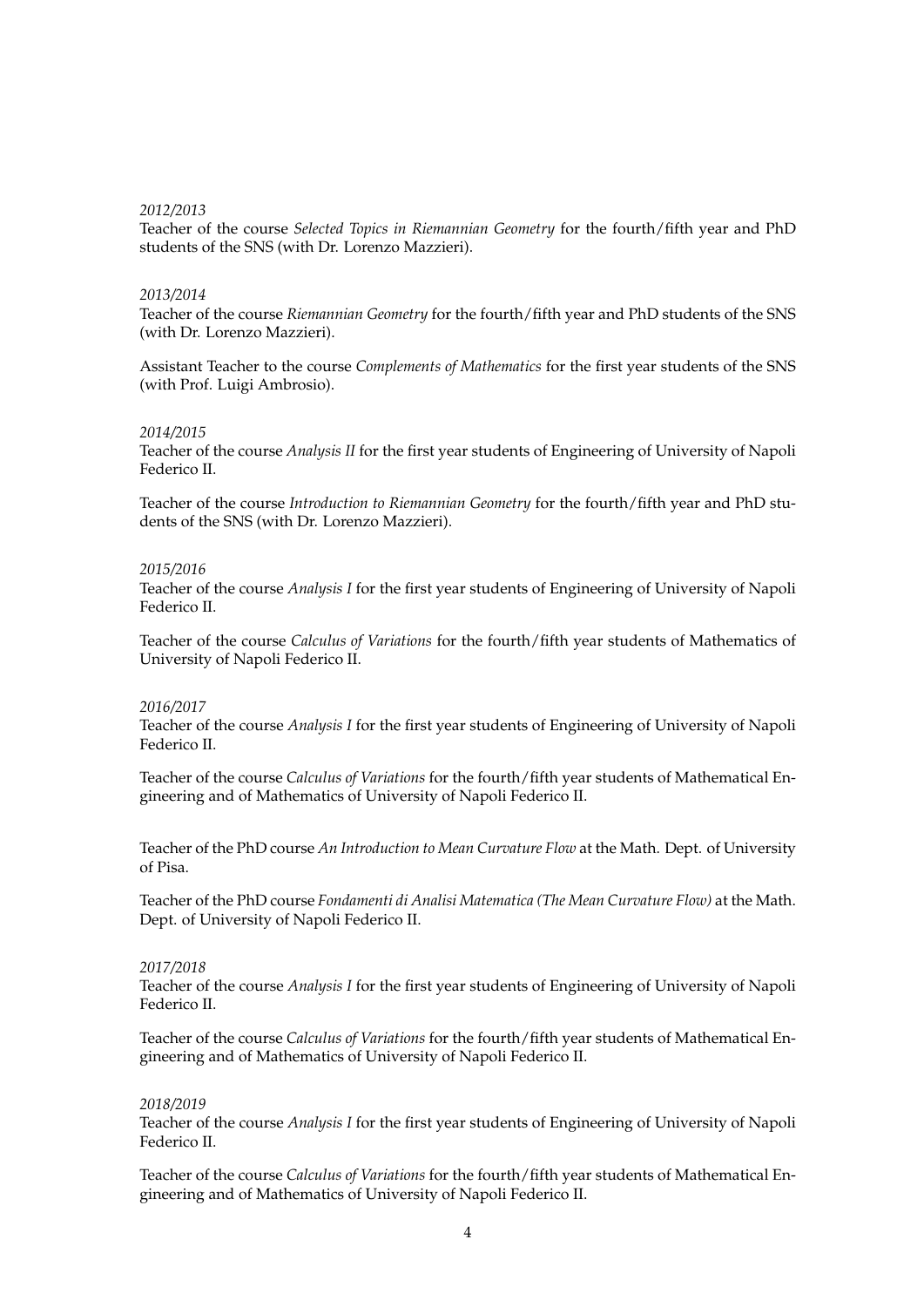### *2019/2020*

Teacher of the course *Analysis I* for the first year students of Engineering of University of Napoli Federico II.

Teacher of the course *Riemannian Geometry* for the fourth/fifth year students of Mathematical Engineering and of Mathematics of University of Napoli Federico II.

### *2020/2021*

Teacher of the course *Analysis I* for the first year students of Engineering of University of Napoli Federico II.

Teacher of the course *Riemannian Geometry* for the fourth/fifth year students of Mathematical Engineering and of Mathematics of University of Napoli Federico II.

Teacher of the *Seminar of Mathematics* for the first year students of the Scuola Superiore Meridionale of Napoli.

## *2021/2022*

Teacher of the course *Riemannian Geometry* for the fourth/fifth year students of Mathematical Engineering and of Mathematics of University of Napoli Federico II.

Teacher of the *Seminar of Mathematics* for the first year students of the Scuola Superiore Meridionale of Napoli.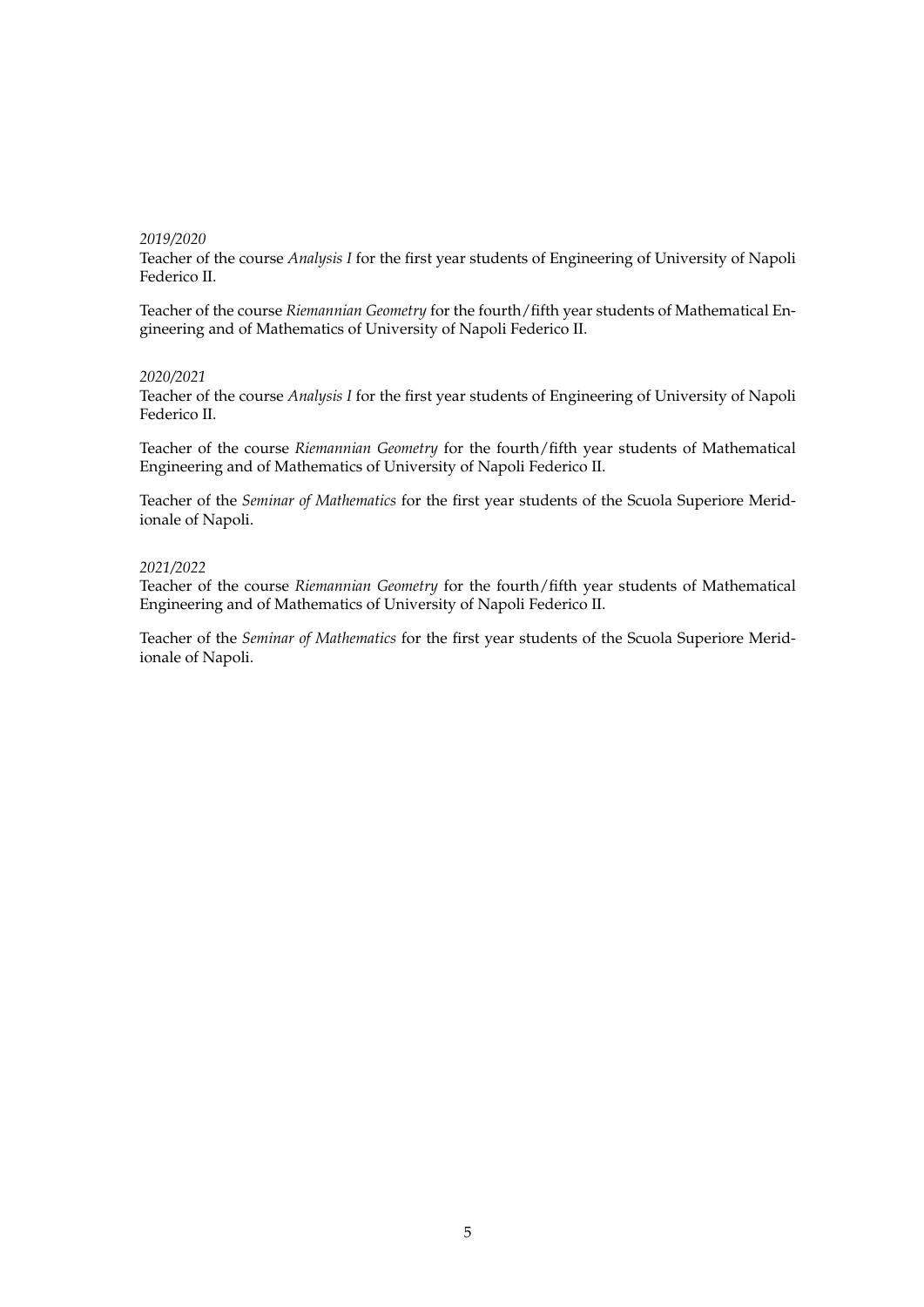## OTHER ACTIVITIES

Member of the scientific committee of the Italian Mathematical Olympiad, organized by the Scuola Normale Superiore and the Italian Mathematical Union (UMI), from 1990 to 2001.

Ordinary member of INDAM (GNAMPA). Participation to several research projects local (SNS, "Giovani Ricercatori"), national (PRIN, GNAMPA, FIRB) and international (ERC).

Member of several commissions for admission/Degree/PhD at the Scuola Normale Superiore, Scuola Superiore di Catania, Scuola Superiore Meridionale of Napoli and other universities (Pisa, Roma, Bologna, Catania, Milano, SISSA, Grenoble, Warwick, Napoli – Federico II, Copenhagen).

Collaboration to implement and administrate the first *WebServer* of the SNS, *www.sns.it*, of the *CvGmt at Pisa* Research Group, *cvgmt.sns.it* and of the *Math Group* at the SNS, *www.math.sns.it*.

Collaboration to implement and administrate the *WebServer* of didactics at the SNS, *dida.sns.it*.

Collaboration to the mathematical exposition *Oltre il Compasso* held in Pisa in the years 1992, 1995 and 1999, organized by Prof. Franco Conti and Enrico Giusti.

Organization with Prof. Giuseppe Buttazzo of the series of *Thursday Seminars* at the SNS–Math. Dept. of University of Pisa (IT), about the Calculus of Variations and Geometric Measure Theory, 1999–2003.

Organization with Prof. Riccardo Benedetti, of the series of *Seminars on Ricci Flow* at the Math. Dept. of University of Pisa (IT), 2000.

Undergraduate Advisor of Erich Monteleone, Math. Dept. University of Pisa, 2000.

Member of the Local Organizing Committee of the "First Joint International Meeting UMI – AMS" at Pisa, 2002.

Organization of the *Intensive Research Period on Geometric Analysis* at the Centro di Ricerca Matematica "Ennio De Giorgi" of the SNS, in collaboration with Prof. Giovanni Alberti and Mariano Giaquinta, 2003.

Organization of the *Seminar on Ricci Flow* at the Math. Dept. of University of Pisa (IT), with Prof. Riccardo Benedetti, 2004.

Organization of the *Analysis and Applied Mathematics Summer School* at the Math. Dept. of University of Roma "La Sapienza" (IT), with Prof. Adriana Garroni and Valeria Chiado Piat, 2004. `

Undergraduate Advisor of Ennio Fedrizzi, SNS, 2006.

Organization of the intensive research trimester *Geometric Flows and Geometric Operators* at the Centro di Ricerca Matematica "Ennio De Giorgi" of the SNS, in collaboration with Prof. Zindine Djadli and Andrea Malchiodi, 2009.

PhD Advisor of Giovanni Catino, Math. Dept. University of Pisa, 2009.

Coordinator of the Pisa local unit of the FIRB national research project "Analysis and Beyond" (National Coordinator: Prof. Andrea Malchiodi), 2009–2012.

PhD Advisor of Annibale Magni, SISSA, Trieste (IT), 2009.

Director and organizer of the CIME summer school *Ricci Flow and Geometric Applications* in Cetraro (IT), in collaboration with Prof. Riccardo Benedetti and Gérard Besson, 2010.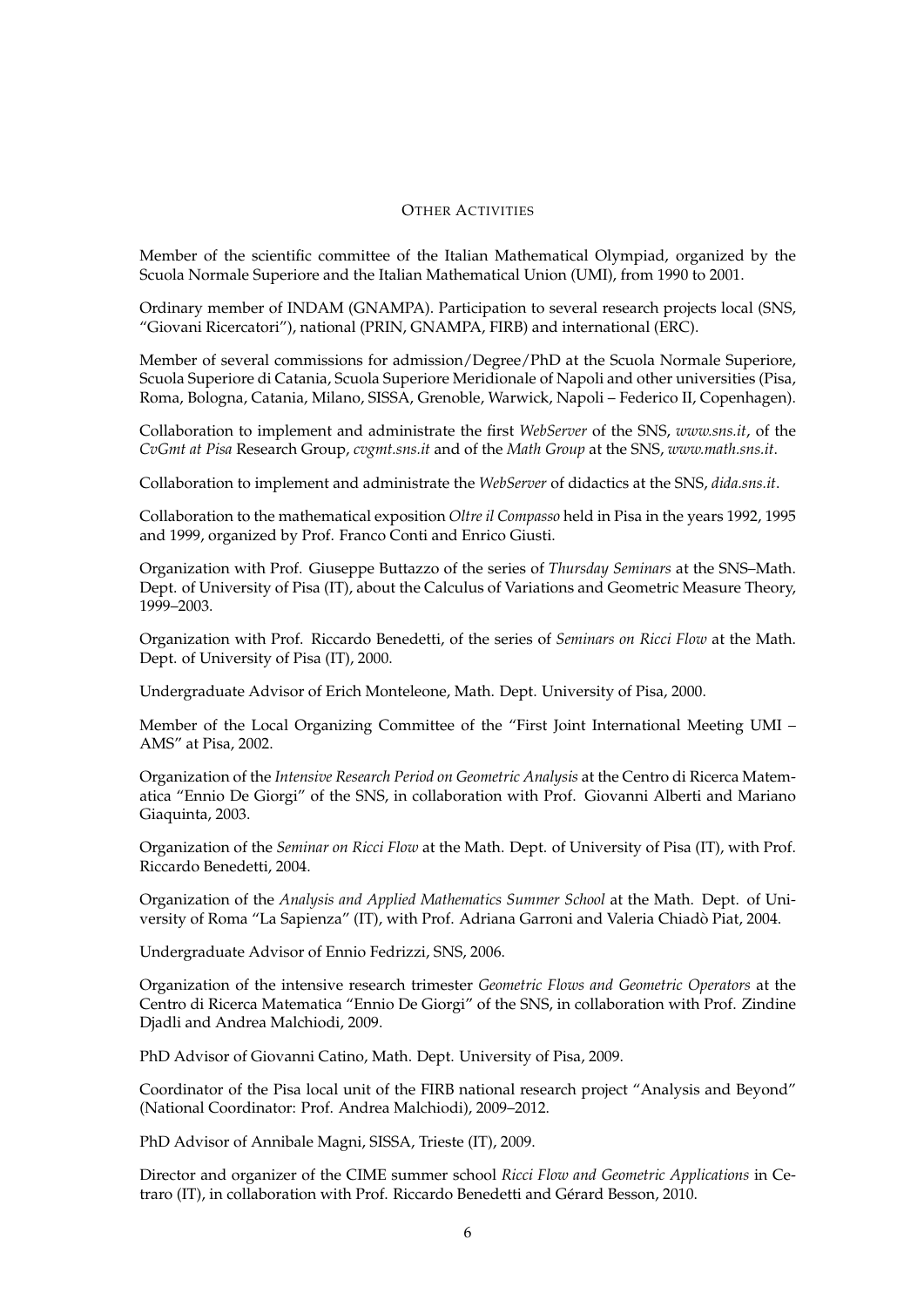Organization of the workshop *Geometric Evolutions and Minimal Surfaces in Lorentzian Manifolds*, at the Centro di Ricerca Matematica "Ennio De Giorgi" of the SNS, in collaboration with Prof. Giovanni Bellettini, Matteo Novaga and Giandomenico Orlandi, 2010.

Organization of the workshop *Ricci Solitons Days in Pisa* at the Centro di Ricerca Matematica "Ennio De Giorgi" of the SNS, in collaboration with Prof. Luigi Ambrosio, Huai–Dong Cao and William Wylie, 2011.

Degree Thesis Advisor of Giovanni Mascellani, Math. Dept. University of Pisa, 2013.

Member of the PhD Commission of the Scuola Normale Superiore, 2014.

Organization of the *ERC School on Geometric Evolution Problems* at the Centro di Ricerca Matematica "Ennio De Giorgi" of the SNS, in collaboration with Prof. Luigi Ambrosio and Andrea Mennucci, 2014.

Member of the Editorial Board of the journal *Geometric Flows*, De Gruyter, 2014–2021.

Organization of the *Analysis Seminar* of Department of Mathematics and Applications "Renato Caccioppoli" of University of Napoli Federico II, since 2015.

Member of the PhD Commission of the Department of Mathematics and Applications "Renato Caccioppoli" of University of Napoli Federico II, since 2015.

Collaboration to implement and administrate the *WebServer* of the Department of Mathematics and Applications "Renato Caccioppoli" of University of Napoli Federico II, 2015–2018.

PhD Advisor of Laura Cremaschi, SNS, 2016

Organization of the workshop *Curves and Networks in Geometric Analysis* at the Centro di Ricerca Matematica "Ennio De Giorgi" of the SNS, in collaboration with Prof. Matteo Novaga and Giandomenico Orlandi, 2017.

Chief Editor (with Mauro Carfora) of the journal *Geometric Flows*, De Gruyter, from 2018 to 2021.

Degree Thesis Advisor of Francesca Oronzio, Department of Mathematics and Applications "Renato Caccioppoli" of University of Napoli Federico II, 2018.

Degree Thesis Advisor of Antonia Diana and Serena Della Corte, Department of Mathematics and Applications "Renato Caccioppoli" of University of Napoli Federico II, 2020.

Member of the Commission of the PhD in "Mathematical and Physical Sciences for Advanced Materials and Technologies" of the Scuola Superiore Meridionale of Napoli, since 2020.

Coordinator (with Gennaro Miele and Massimiliano Giorgio) of the Undergraduate Program – Scientific Area of the Scuola Superiore Meridionale of Napoli, since 2020.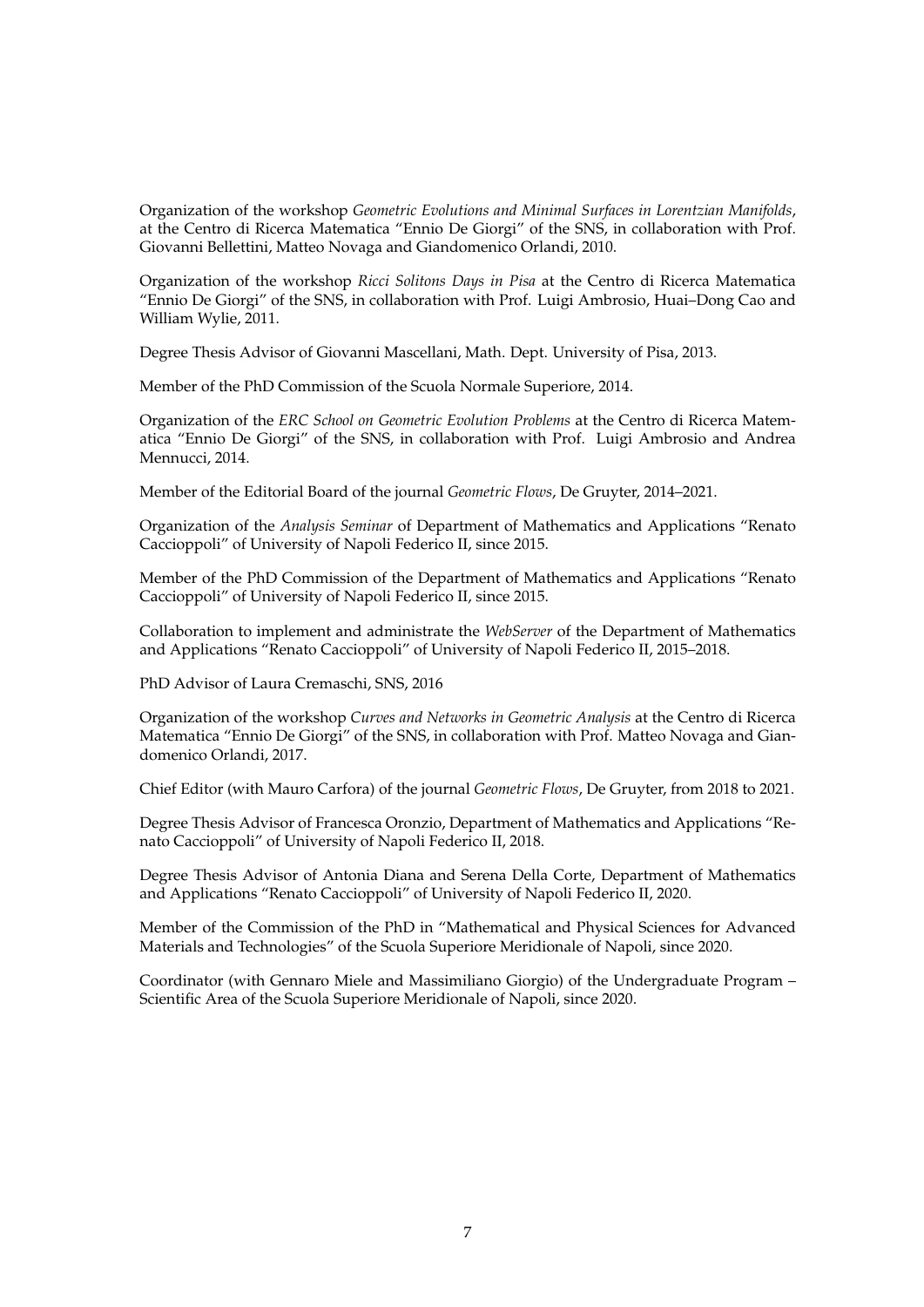## PARTICIPATION TO MEETINGS, SCHOOLS AND VISITS TO OTHER UNIVERSITIES

## *1992*

*Visiting Student* at the Math. Dept. of University of Tuebingen (DE), under the supervision of Prof. Rainer Nagel.

Participation to the *I International School on Calculus of Variations and Geometric Measure Theory* in Pisa (IT).

## *1993*

Participation to the school *Calculus of Variations and Geometric Measure Theory* in Trento (IT).

## *1994*

Two weeks at the Math. Dept. of University of Trento (IT), invited by Prof. Gabriele Anzellotti.

Participation to the conference *Nonlinear Partial Differential Equations Arising from Variational Problems* in Cortona (IT).

Participation to the meeting *Variational Methods for Discontinuous Structures* in Como (IT).

Invited speaker at the workshop *Features, Motion and Shape Recovery: Psychophysics and Computational Aspects* at the SNS, Pisa (IT).

Participation to the II National Meeting of the Italian Group *Differential Equations and Calculus of Variations* in Isola D'Elba (IT).

### *1995*

Two months at the MIT in Cambridge (US), invited by Prof. Sanjoy Mitter.

## *1996*

Participation to the meeting *Calculus of Variations* in Oberwolfach (DE).

## *1997*

Participation to the CIME summer school *Calculus of Variations* in Cetraro (IT).

Invited speaker at the *II International School on Calculus of Variations and Geometric Measure Theory* in Pisa (IT).

Participation to the III National Meeting of the Italian Group *Differential Equations and Calculus of Variations* in Isola D'Elba (IT).

### *1998*

Participation to the meeting *Calculus of Variations* in Oberwolfach (DE).

Three weeks at the Max Planck Institute in Leipzig (DE), invited by Prof. Stefan Muller. ¨

Participation to the *III International School on Calculus of Variations and Geometric Measure Theory* in Pisa (IT).

### *1999*

Seminar at the Math. Dept. of University of Trento (IT), invited by Prof. Silvano Delladio.

Invited speaker at the meeting *Differential Equations and Calculus of Variations* in Isola D'Elba (IT).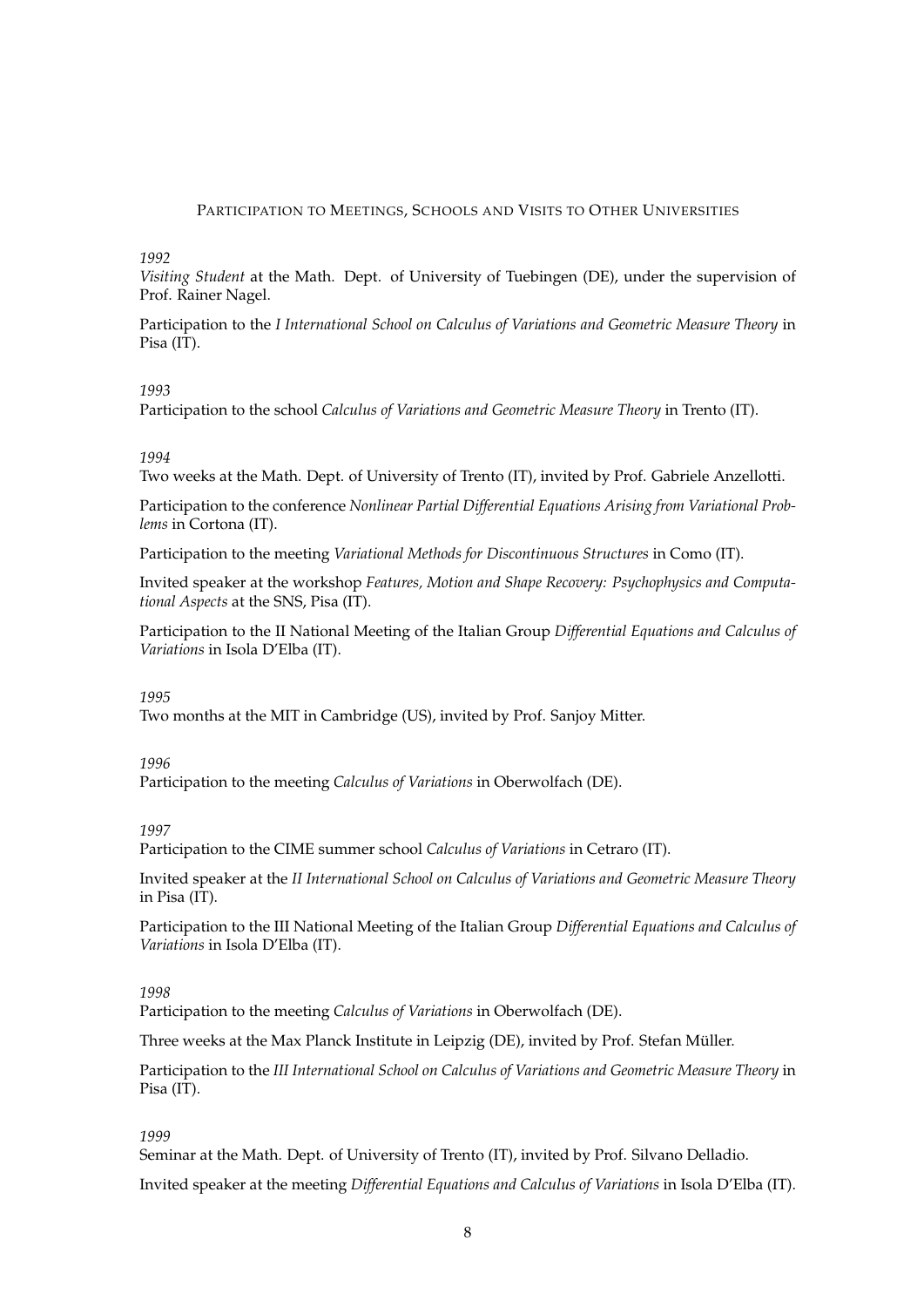Seminar at the Math. Dept. of University of Roma II "Tor Vergata" (IT), invited by Prof. Giovanni Bellettini and Carlo Sinestrari.

### *2000*

Participation to the *Giornate di Lavoro su Calcolo delle Variazioni e Teoria Geometrica della Misura* in Trento (IT).

Teacher of the minicourse *Smooth Geometric Evolutions of Curves* at the SISSA, Trieste (IT), invited by Prof. Gianni Dal Maso and Andrea Braides.

Three months at the École Normale Supérieure de Cachan, Paris (FR), invited by Prof. Jean– Michel Morel and Simon Masnou.

Invited speaker at the meeting *Nonlinear Analysis 2000*, Courant Institute, New York (US).

Invited speaker at the *Workshop on Geometric Analysis*, Freiburg (DE).

Invited speaker at the workshop *Mathematical Problems in Image Processing*, ICTP, Trieste (IT).

Seminar at the Math. Dept. of "Politecnico di Milano" (IT), invited by Prof. Franco Tomarelli and Ilaria Fragalà.

#### *2001*

Participation to the *Giornate di Lavoro su Calcolo delle Variazioni e Teoria Geometrica della Misura* in Trento (IT).

One month at the Math. Dept. of University of Barcelona (ES), invited by Prof. Xavier Cabre.`

Participation to the meeting *The Mathematics of Ennio De Giorgi* in Pisa (IT).

Invited speaker at the meeting *Nonlinear Evolution Problems* in Oberwolfach (DE).

One month at Paris VI – Jussieu (FR), invited by Prof. Jean–Michel Morel and Simon Masnou.

Seminar at SISSA, Trieste (IT), invited by Prof. Gianni Dal Maso.

### *2002*

Seminar at the Math. Dept. of University of Roma "La Sapienza" (IT), invited by Prof. Adriana Garroni.

Seminar at the Math. Dept. of University of Bologna (IT), invited by Prof. Giovanna Citti.

Seminar at the Math. Dept. of University of Roma II "Tor Vergata" (IT), invited by Prof. Giovanni Bellettini and Carlo Sinestrari.

Invited speaker at the meeting *Calculus of Variations* in Oberwolfach (DE).

Invited speaker at the meeting *Harmonic Maps, Minimal Surfaces and Geometric Flows* in Brest (FR).

Invited speaker at the meeting *Calculus of Variations in Nonlinear Phenomena* in Martina Franca (IT).

Invited speaker at the meeting *Recent Advances in Calculus of Variations and PDE's* in Pisa (IT).

### *2003*

Participation to the *Giornate di Lavoro su Calcolo delle Variazioni e Teoria Geometrica della Misura* in Trento (IT).

Two weeks at the Math. Dept. of University of Barcelona (ES), invited by Prof. Xavier Cabrè.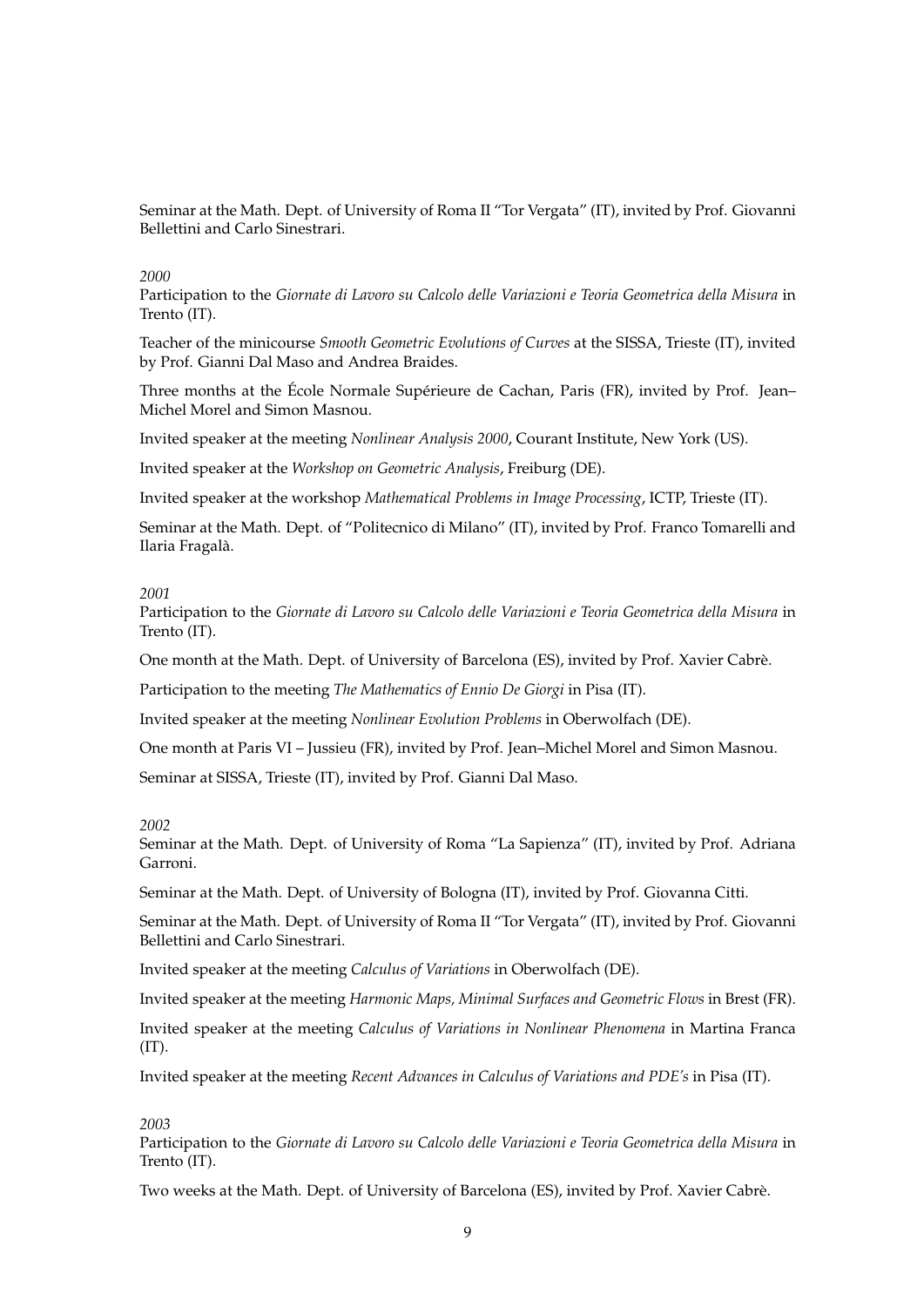Participation to the meeting *Nonlinear PDE's* in OberWolfach (DE).

Participation to the school *Concentration Phenomena for Variational Problems* at the Math. Dept. of University of Roma "La Sapienza" (IT).

Participation to the *Summer school in Geometric Measure Theory* at the CIRM of Luminy (FR).

Teacher of the course *The Ricci Flow* at the University of Roma II "Tor Vergata" (IT), invited by Prof. Giovanni Bellettini and Prof. Carlo Sinestrari.

Seminar at the Math. Dept. of University of Torino (IT), invited by Prof. Francesca Da Lio.

Seminar at the Math. Dept. of University of Padova (IT), invited by Prof. Giovanni Colombo.

## *2004*

*Visiting Professor* for a month at the Math. Dept. of University of Roma "La Sapienza" (IT), invited by Prof. Italo Capuzzo Dolcetta and Fabiana Leoni.

Participation to the *Workshop on Heat Equation and Curvature Flows* at the Math. Dept. of University of Roma "La Sapienza" (IT).

Seminar at the Math. Dept. of University of Nice (FR), invited by Prof. Luis Almeida and Frederic Robert.

Seminar at the Math. Dept. of University of Pisa (IT), invited by Prof. Mario Salvetti.

### *2005*

Participation to the *Giornate di Lavoro su Calcolo delle Variazioni e Teoria Geometrica della Misura* in Trento (IT).

Invited speaker at the *One Day Workshop on Geometric Evolution Problems*, Centro di Ricerca Matematica "Ennio De Giorgi" of the SNS, Pisa (IT).

## *2006*

Invited speaker at the special session *Global Analysis on Manifolds* of the joint meeting UMI/SIMAI "Mathematics and its Applications" in Torino (IT).

Participation to the ICM 2006 in Madrid (ES).

Invited speaker at the conference *Nonlinear Evolution Problems*, Centro di Ricerca Matematica "Ennio De Giorgi" of the SNS, Pisa (IT).

Seminar at the Math. Dept. of University of Roma "La Sapienza" (IT), invited by Prof. Eugenio Montefusco.

Seminar at the Math. Dept. of University of Roma II "Tor Vergata" (IT), invited by Prof. Enrico Valdinoci.

Seminar at the Math. Dept. of University of Roma "La Sapienza" (IT), invited by Prof. Italo Capuzzo Dolcetta and Isabeau Birindelli.

Invited speaker at the workshop *Geometric Evolutions and Applications*, Centro di Ricerca Matematica "Ennio De Giorgi" of the SNS, Pisa (IT).

## *2007*

Seminar at the Math. Dept. of Universidad Autonoma de Barcelona (ES), invited by Prof. Joan Porti.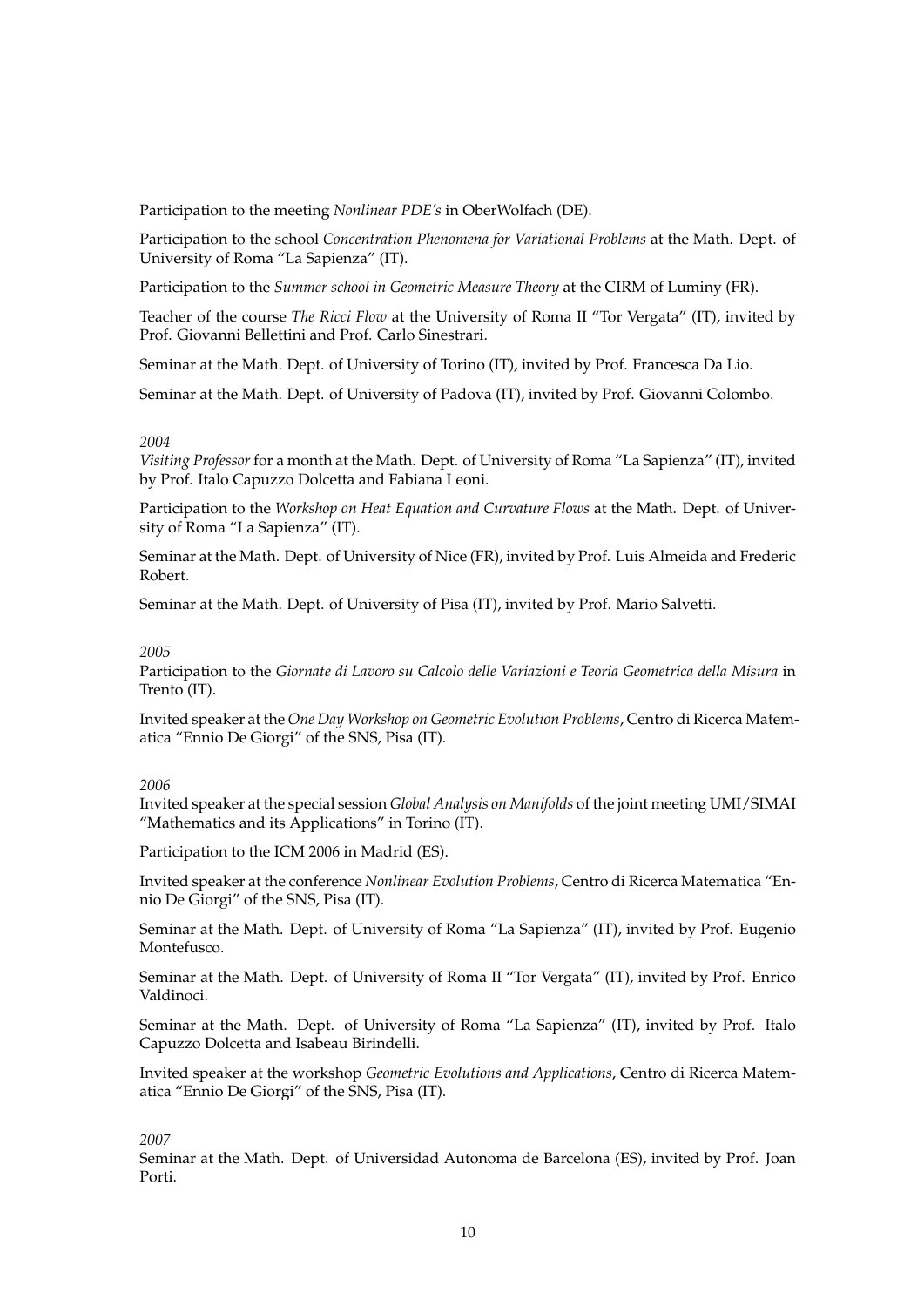Seminar at the Institut Fourier of University of Grenoble (FR), invited by Prof. Zindine Djadli.

Seminar at the Math. Dept. of University of Milano (IT), invited by Prof. Bernhard Ruf.

Seminar at the Math. Dept. of University of Pisa (IT), invited by Prof. Valentino Magnani.

Teacher of the minicourse *Introduction to Mean Curvature Flow* at the Institut Fourier of University of Grenoble (FR), invited by Prof. Gérard Besson and Zindine Djadli.

## *2008*

Seminar at the CRM, Universidad Autonoma de Barcelona (ES), invited by Prof. Joan Porti.

*Visiting Professor* for three months at the CRM, Universidad Autonoma de Barcelona (ES), invited by Prof. Joan Porti.

*Visiting Professor* for a month at the Institut Henri Poincaré in Paris (FR), invited by Prof. Gérard Besson.

### *2009*

Seminar at the Math. Dept. of University of Roma "La Sapienza" (IT), invited by Prof. Italo Capuzzo Dolcetta and Fabiana Leoni.

Participation to the *Giornate di Lavoro su Calcolo delle Variazioni e Teoria Geometrica della Misura* in Trento (IT).

Seminar at the Math. Dept. of "Universita dell'Insubria", Como (IT), invited by Prof. Alberto ` Setti.

Seminar at the ETH of Zurich (CH), invited by Prof. Michael Struwe.

Teacher of the minicourse *Motion of Curves by Mean Curvature* at SISSA, Trieste (IT), invited by Prof. Andrea Malchiodi.

Seminar at the Math. Dept. of University of Pavia (IT), invited by Prof. Francesco Bonsante.

Seminar at the Math. Dept. of University of Padova (IT), invited by Prof. Martino Bardi and Matteo Novaga.

Seminar at the Math. Dept. of University of Milano "Bicocca" (IT), invited by Prof. Alessandro Ghigi.

Teacher of the minicourse *Lectures on Mean Curvature Flow* related to the research trimester *Geometric Flows and Geometric Operators* at the Centro di Ricerca Matematica "Ennio De Giorgi"of the SNS, Pisa (IT).

Participation to the conference *Lack of compactness in nonlinear problems*, at the CIRM of Luminy (FR).

Seminar at the Math. Dept. of "Universita dell'Insubria", Como (IT), invited by Prof. Alberto ` Setti and Stefano Pigola.

### *2010*

Invited speaker to the *Giornate di Lavoro su Calcolo delle Variazioni e Teoria Geometrica della Misura* in Trento (IT).

Seminar at the CRM, Universidad Autonoma de Barcelona (ES), invited by Prof. Manuel Castellet and Xavier Cabrè.

Seminar at the Math. Dept. of "Università dell'Insubria", Como (IT), invited by Prof. Alberto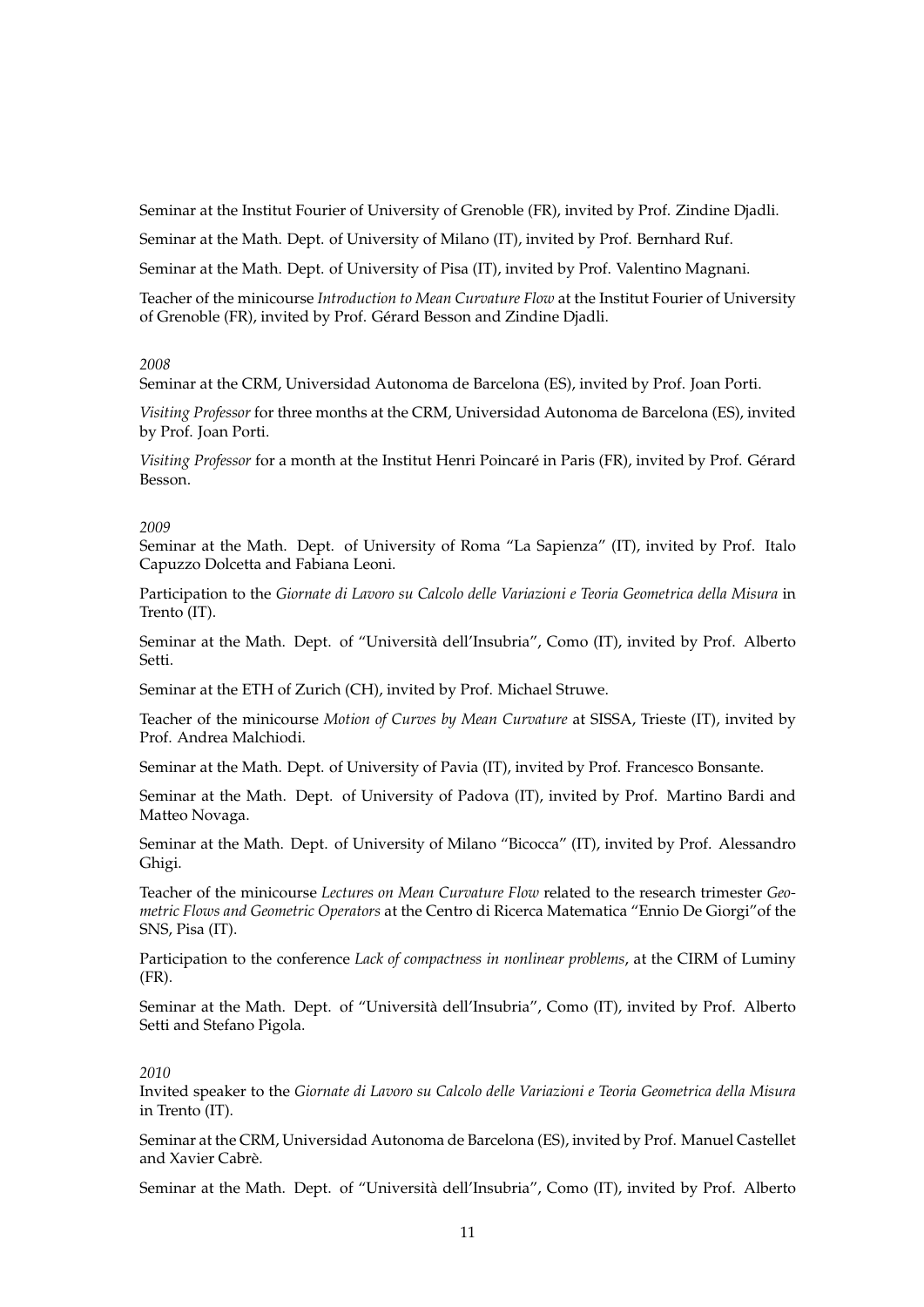Setti and Stefano Pigola.

Seminar at the Math. Dept. of University of Warwick (UK), invited by Prof. Peter Topping.

Invited speaker to the workshop *Extrinsic Geometric Flows* in Valencia (ES).

Seminar at the Math. Dept. of University of Bologna (IT), invited by Prof. Alberto Parmeggiani and Stefano Francaviglia.

*Visiting Professor* at the Institut Fourier of University of Grenoble (FR), invited by Prof. Gerard ´ Besson and Zindine Djadli.

Seminar at the Math. Dept. of University of Amiens (FR), invited by Prof. Alberto Farina.

### *2011*

Seminar at the Math. Dept. of University of Pisa (IT), invited by Prof. Valentino Magnani.

Participation to the conference *Flots Géométriques*, at the CIRM of Luminy (FR).

Organization of the workshop *Ricci Solitons Days in Pisa* at the Centro di Ricerca Matematica "Ennio De Giorgi" of the SNS, Pisa (IT), in collaboration with Prof. Luigi Ambrosio, Huai–Dong Cao and William Wylie, 2011.

Invited speaker to the conference *Geometry in Bicocca*, at the Math. Dept. of University of Milano "Bicocca" (IT).

Participation to the *Workshop on Geometric Analysis*, at the ICMS of Edinburgh (UK).

Seminar at the Math. Dept. of University of Magdeburg (DE), invited by Prof. Miles Simon.

Seminar at the Math. Dept. of University of Münster (DE), invited by Prof. Esther Cabezas–Rivas.

Seminar at the Institut Fourier of University of Grenoble (FR), invited by Prof. Zindine Djadli.

## *2012*

Seminar at the Math. Dept. of University of Pisa (IT), invited by Prof. Valentino Magnani.

*Visiting Professor* at the Math. Dept. of University of Nice (FR), invited by Prof. Nicola Gigli.

Participation to the ICTP-ESF conference *Geometric Analysis* at the ICTP of Trieste (IT).

Invited speaker at the conference *Mostly Maximum Principle*, at the Math. Dept. of University of Roma "La Sapienza" (IT).

Seminar at the Math. Dept. of University of Padova (IT), invited by Prof. Matteo Novaga and Pierpaolo Soravia.

Seminar at the Math. Dept. of University of Warwick (UK), invited by Prof. Peter Topping.

Invited speaker at the conference *Geometric PDE's*, at the Institut Henri Poincare in Paris (FR). ´

*Visiting Professor* at the Institut Fourier of University of Grenoble (FR), invited by Prof. Gerard ´ Besson and Zindine Djadli.

## *2013*

Participation to the *Giornate di Lavoro su Calcolo delle Variazioni e Teoria Geometrica della Misura* in Trento (IT).

Seminar at the Math. Dept. of University of Roma II "Tor Vergata" (IT), invited by Prof. Daniele Castorina and Gabriella Tarantello.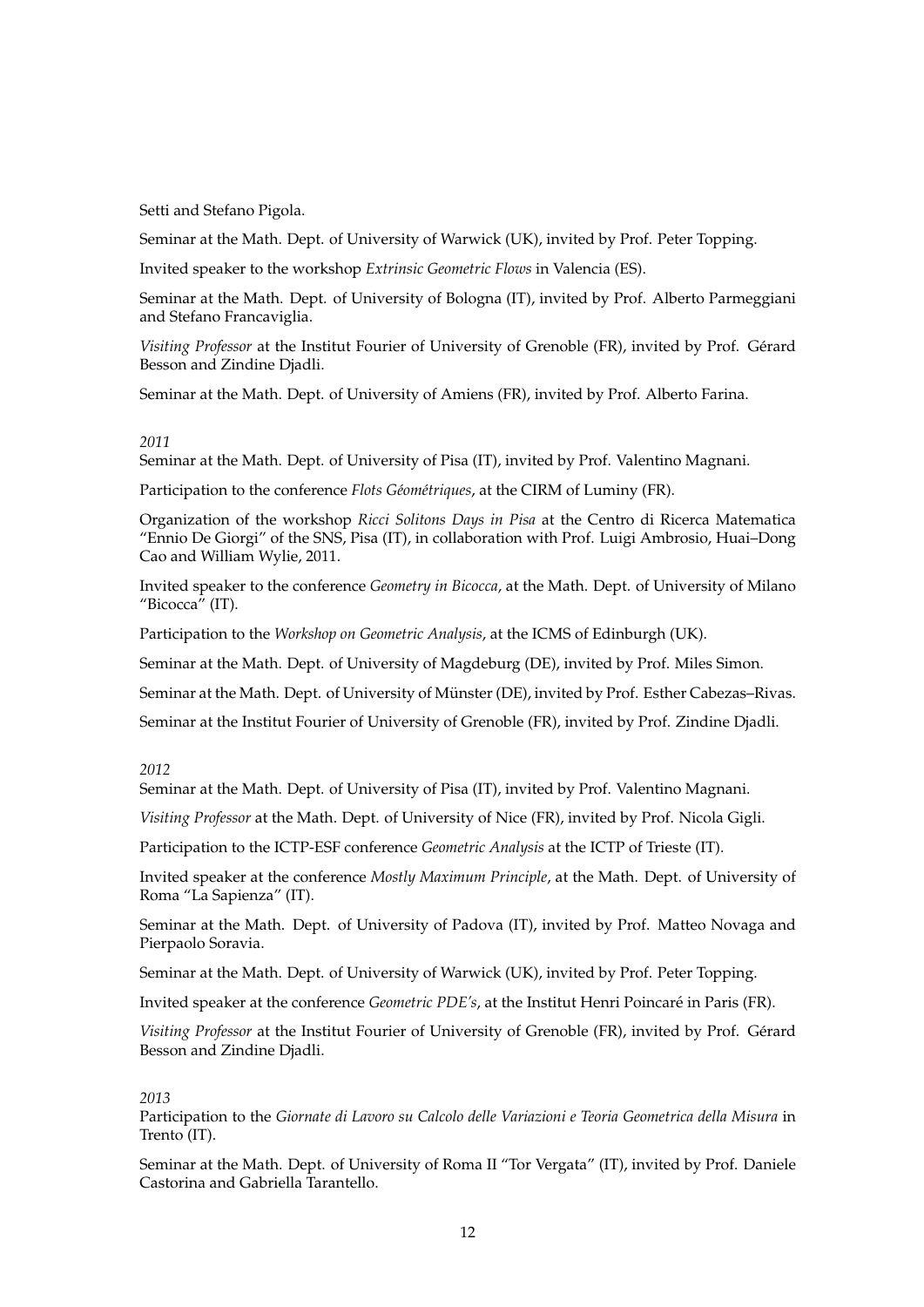Invited speaker at the conference *Gregorio Ricci Curbastro. Da Einstein a Perelman* at the "Istituto Veneto di Scienze, Lettere ed Arti" in Venezia (IT).

Invited speaker at the conference *PDE Days: Geometric PDEs* at the University of Giessen (DE).

Participation to the conference *Partial Differential Equations* in Oberwolfach (DE).

Invited speaker at the conference *Qualitative and Geometric Aspects of Elliptic PDE's* at the CRM, Universidad Autonoma de Barcelona (ES).

Invited speaker at the *Brussels–London Geometry Seminar* at the Math. Dept. of Univ. Libre de Bruxelles (BE).

#### *2014*

Invited speaker at the conference *2nd Geometry Day in Como* at the Math. Dept. of "Universita` dell'Insubria", Como (IT).

Invited speaker at the conference *Giornata di Geometria Milano–Torino* at the Math. Dept. of University of Milano (IT).

Seminar at the Math. Dept. of University of Pisa (IT).

Invited speaker at the *Conference on PDEs in Geometry and Physics* at the Math. Dept. of University of Notre Dame (US).

Seminar at the SNS, Pisa (IT).

Invited speaker at the workshop *Methodes geometriques et variationnelles pour des EDPs non–lineaires* at the Institut C. Jordan of University of Lyon (FR).

Invited speaker at the workshop *New Trends in Differential Geometry 2014* in Villasimius (IT).

Seminar at the Math. Dept. of University of Roma II "Tor Vergata" (IT).

Seminar at the Math. Dept. of University of Roma "La Sapienza" (IT), invited by Prof. Italo Capuzzo Dolcetta and Fabiana Leoni.

Seminar at the Math. Dept. of University of Roma "La Sapienza" (IT), invited by Prof. Filomena Pacella.

Teacher of the course *Introduction to Mean Curvature Flow* at the Math. Dept. of University of Bologna (IT), invited by Prof. Giovanna Citti and Stefano Francaviglia.

Seminar at the Math. Dept. of University of Napoli Federico II (IT), invited by Prof. Nicola Fusco and Gioconda Moscariello.

Seminar at the Math. Dept. of University of Milano (IT), invited by Paolo Mastrolia.

Seminar at the Math. Dept. of University of Tolosa (FR), invited by Prof. Jerome Bertrand.

Seminar at the Math. Dept. of "Politecnico di Milano" (IT), invited by Giovanni Catino.

## *2015*

Seminar at the Math. Dept. of University of Padova (IT), invited by Daniele Castorina.

*Visiting Professor* at the Math. Dept. of Universitat Politècnica de Catalunya, Barcelona (ES), invited by Prof. Xavier Cabrè.

Seminar at the Math. Dept. of University of Milano "Bicocca" (IT), invited by Dr. Michele Rimoldi.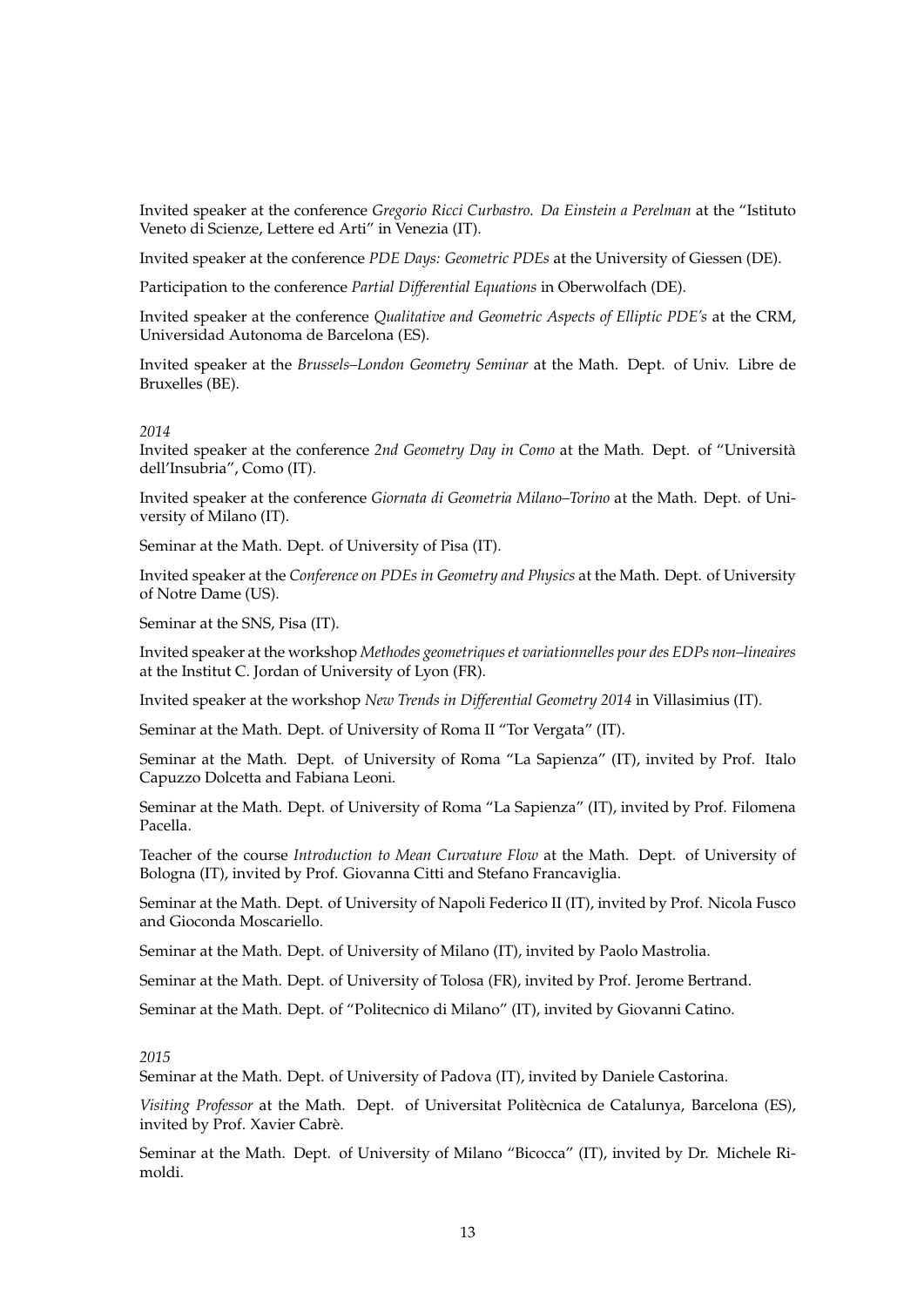Seminar at the Math. Dept. of University of Pavia (IT), invited by Prof. Francesco Bonsante.

Invited speaker at the *Workshop on Geometric Flows* at Granada (ES).

Participation to the INDAM conference *Chromatic and colored structures in geometry and statistical physics 2015* in Cortona (IT).

Participation to the conference *An afternoon of mathematics with Louis Nirenberg* at the Math. Dept. of University of Roma II "Tor Vergata" (IT).

Seminar at the Math. Dept. of Universitat Politècnica de Catalunya, Barcelona (ES), invited by Prof. Xavier Cabrè.

Seminar at the Math. Dept. of University of Pisa (IT).

Seminar at the Math. Dept. of University of Napoli Federico II (IT).

### *2016*

Seminar at the Math. Dept. of University of Münster (DE), invited by Prof. Christoph Böhm.

Teacher of the minicourse *Basics of Mean Curvature Flow* at the *Winter School on Geometric Evolution Equations* in Regensburg (DE).

Seminar at the Math. Dept. of University of Padova (IT), invited by Dr. Daniele Castorina.

Seminar at the Math. Dept. of University of Luxembourg (L).

Participation to the workshop *Un pomeriggio per Filomena Pacella* at the Math. Dept. of University of Roma "La Sapienza" (IT).

Seminar at the Math. Dept. of University of Camerino (IT), invited by Dr. Silvia Benvenuti.

Seminar at SISSA, Trieste (IT), invited by Prof. Claudio Arezzo and Nicola Gigli.

Participation to the workshop *New Trends in Calculus of Variations* at the "Accademia dei Lincei" in Roma (IT).

Invited speaker at the workshop *Geometric Analysis in Samothrace, a tribute to Gérard Besson* in Samotracia (GR).

Participation to the summer school *Geometric Analysis on Riemannian and Singular Metric Measure Spaces* in Como (IT).

Invited speaker at the *Pisa–Hokkaido Workshop: Perspectives on Ricci flow, the dispersive equation, and related topics* at the Math. Dept. of University of Pisa (IT).

# *2017*

Seminar at the Institut Fourier of Université Grenoble Alpes (FR), invited by Prof. Gérard Besson.

Invited speaker at the *France–Italy Meeting in Geometric Analysis*, Centro di Ricerca Matematica "Ennio De Giorgi" of the SNS, Pisa (IT).

*Visiting Professor* (Chair ENS–UGA) at the Institut Fourier of Universite Grenoble Alpes (FR). ´

Invited speaker at the workshop *Geometric Analysis on Smooth and Non–Smooth Spaces* at SISSA, Trieste (IT).

Invited speaker at the workshop *Calculus of Variations and Partial Differential Equations* at the Math. Dept. of University of Napoli Federico II (IT).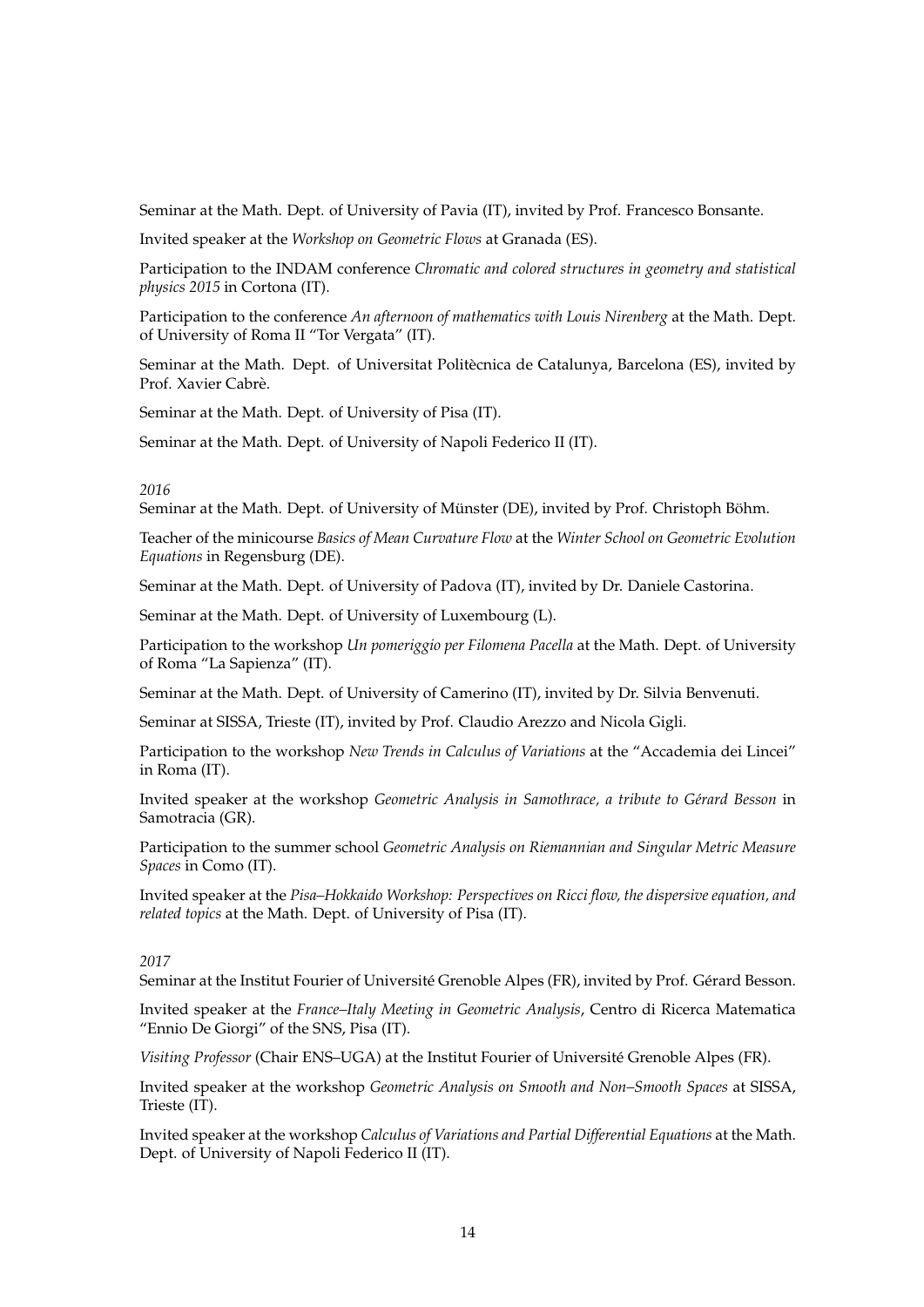## *2018*

Seminar at the Math. Dept. of University of Roma "La Sapienza" (IT), invited by Prof. Isabeau Birindelli.

Seminar at the Math. Dept. of University of Pavia (IT), invited by Prof. Francesco Bonsante.

Seminar at the Math. Dept. of "Politecnico di Milano" (IT), invited by Prof. Giovanni Catino and Franco Tomarelli.

Seminar at the Math. Dept. of University of Modena (IT), invited by Dr. Gianpaolo Leonardi.

Seminar at the Math. Dept. of University of Parma (IT), invited by Prof. Alessandra Lunardi.

Invited speaker at the workshop *Recent advances in Geometric Analysis*, Centro di Ricerca Matematica "Ennio De Giorgi" of the SNS, Pisa (IT).

Teacher of the minicourse *Motion by curvature of networks in the plane* at the *International School on Extrinsic Curvature Flows*, ICTP, Trieste (IT).

Participation to the workshop *From Optimal Control to Maximum Principle* in Agropoli (IT).

## *2019*

Participation to the meeting *Alessio Figalli, Fields medallist 2018* alla SNS, Pisa (IT).

Seminar at the Math. Dept. of University of Trento (IT), invitated by Prof. Lorenzo Mazzieri.

Seminar at the Scuola Superiore di Catania (IT).

Seminar at the Math. Dept. of University of Toulouse (FR), invitated by Prof. Jerome Bertrand and Max Fathi.

Invited speaker at the *International Conference on Elliptic and Parabolic Problems* in Gaeta (IT).

Invited speaker at the workshop *Analytic and Geometric Aspects of PDEs* at "Politecnico di Milano"  $(IT).$ 

Invited speaker at the workshop *Trends in Modern Geometry 2019* at the Yau Math. Science Center of Tsinghua Univ. in Beijing (CN).

Seminar for high school students at the University of Napoli Federico II (IT).

Invited speaker at the workshop *Geometric Analysis, Submanifolds and Geometry of PDE's* at the "Politecnico di Torino" (IT).

## *2020*

Seminar at the "Campus Matematico Fisico Scientifico" for high school students at Bardonecchia (IT).

Seminar at the Math. Dept. of University of Firenze (IT), invited by Prof. Fabio Podesta.`

Invited speaker at the *Mini–Workshop on Mean Curvature Flow* at the Math. Dept. of University of Copenaghen (DK).

Participation to the *Giornate di Lavoro su Calcolo delle Variazioni e Teoria Geometrica della Misura* in Trento (IT).

Online seminar for the Math. Dept. of University of Pisa (IT), invited by Prof. Maria Stella Gelli.

## *2021*

Seminar for high school students at the University of Napoli Federico II (IT).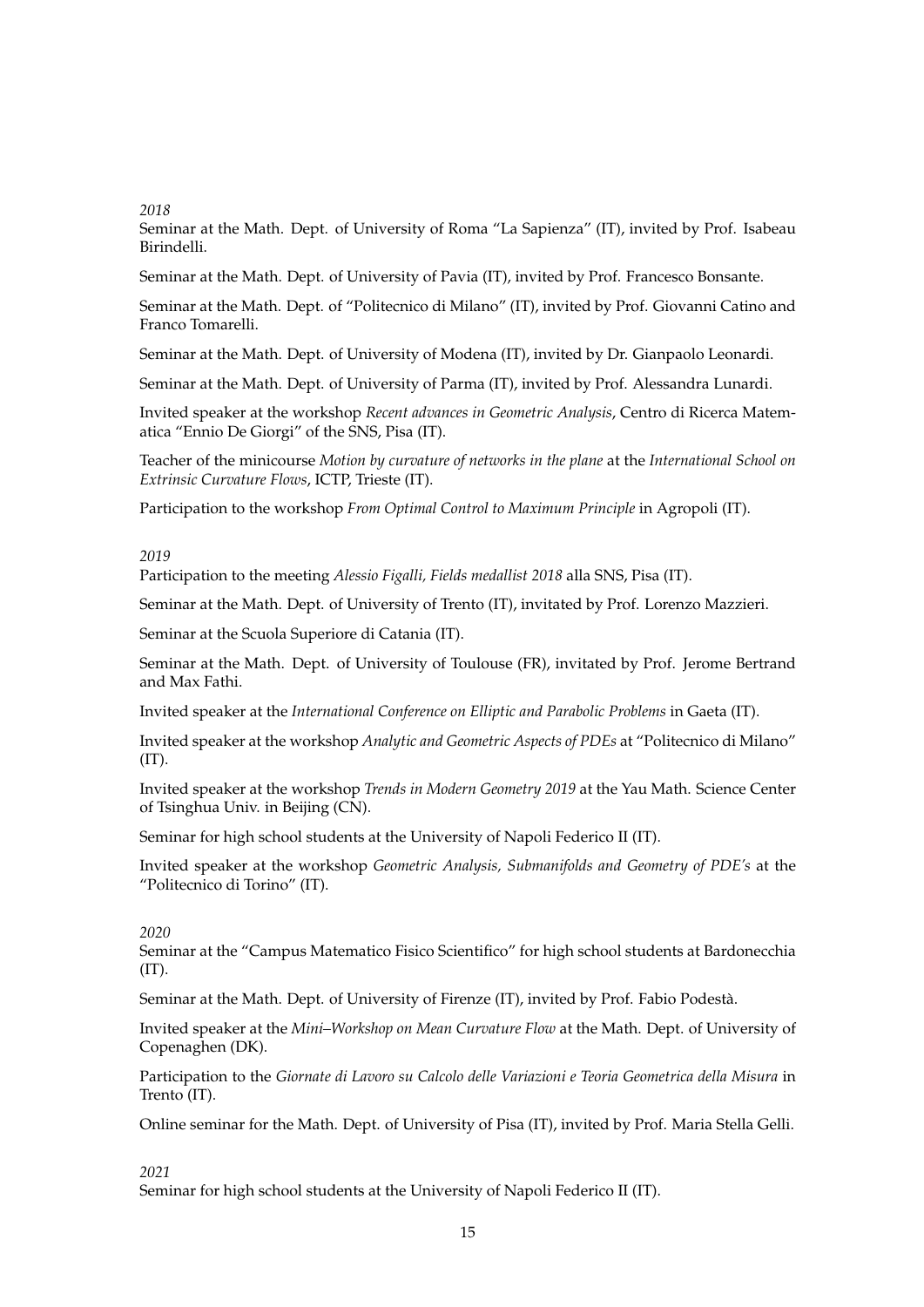Invited speaker (online) at the coference *Two nonlinear days in Urbino 2021* (IT). Seminar at the Scuola Superiore Meridionale of Napoli.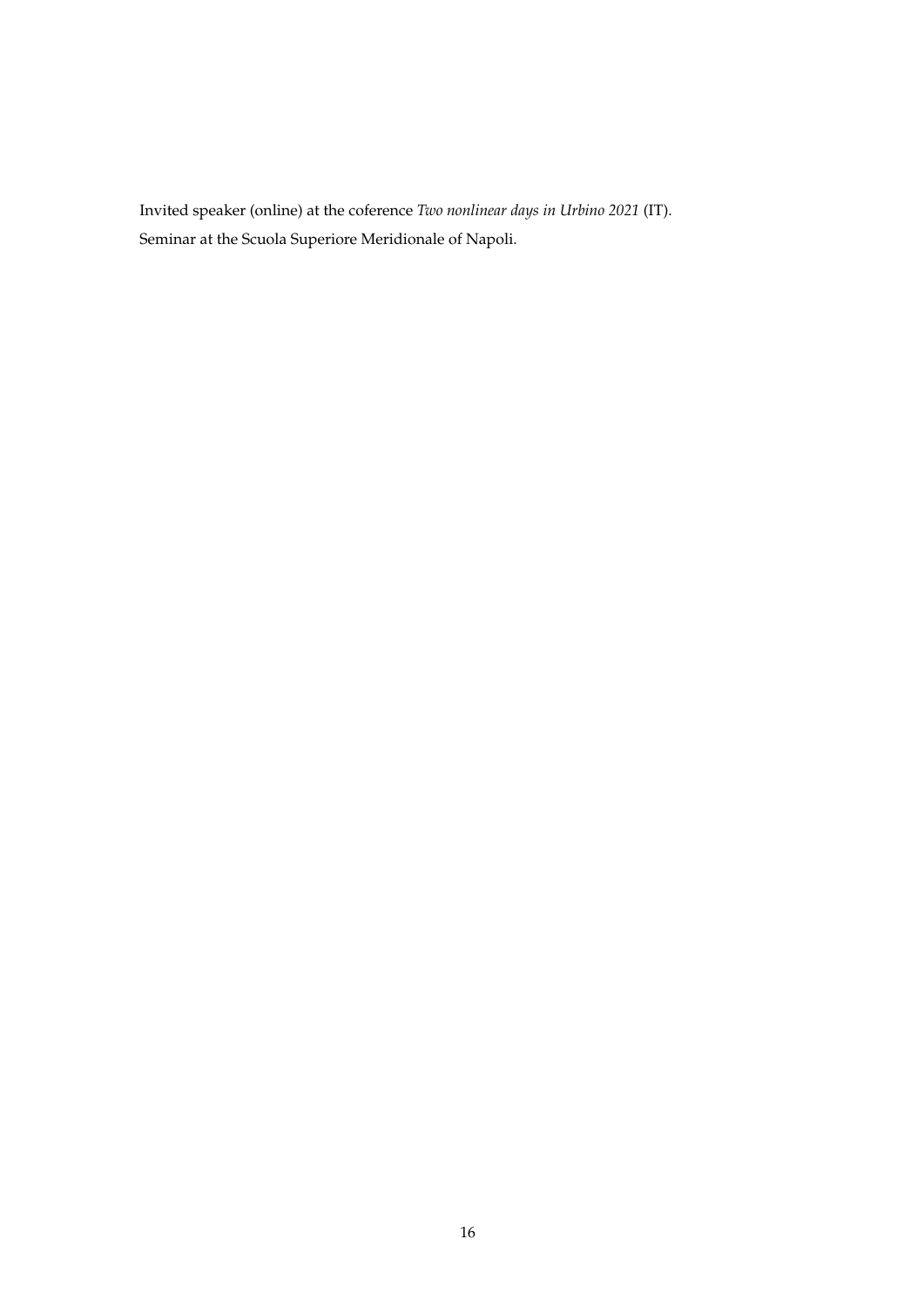### **PUBLICATIONS**

- 1. C. Mantegazza, *Curvature varifolds with boundary*, J. Diff. Geom. **43**, 807–843, 1996.
- 2. G. Alberti & C. Mantegazza, *A note on the theory of SBV functions*, BUMI **11-B**, 375–382, 1997.
- 3. L. Ambrosio & C. Mantegazza, *Curvature and distance function from a manifold*, J. Geom. Anal. **8**, 723–748, 1998.
- 4. I. Fragala & C. Mantegazza, ` *On some notions of tangent space to a measure*, Proc. Roy. Soc. Edinburgh Sect. A **129A**, 331–342, 1999.
- 5. L. Ambrosio, C. De Lellis & C. Mantegazza, *Line energies for gradient vector fields in the plane*, Calc. Var. **9**, 327–355, 1999.
- 6. I. Fonseca & C. Mantegazza, *Second order singular perturbation models for phase transitions*, SIAM J. Math. Anal. **31**, 1121–1143, 2000.
- 7. C. Mantegazza, *Smooth geometric evolutions of hypersurfaces*, GAFA **12**, 138–182, 2002.
- 8. C. Mantegazza & A. C. Mennucci, *Hamilton–Jacobi equations and distance functions on Riemannian manifolds*, Appl. Math. Optim. **47**, 1–25, 2003.
- 9. C. Mantegazza, M. Novaga & V. M. Tortorelli, *Motion by curvature of plane networks*, Annali Sc. Norm. Super. Pisa Cl. Sci. **3**, 235–324, 2004.
- 10. M. Eminenti & C. Mantegazza, *Some properties of the distance function and a conjecture of De Giorgi*, J. Geom. Anal. **14**, 267–279, 2004.
- 11. C. Mantegazza, *Evolution by curvature of networks of curves in the plane*, Progress in Nonlin. Diff. Eqs. and Appl. **59**, 95–109, 2004.
- 12. G. Bellettini, C. Mantegazza & M. Novaga, *Singular perturbations of mean curvature flow*, J. Diff. Geom. **75**, 403–431, 2007.
- 13. M. Eminenti, G. La Nave & C. Mantegazza, *Ricci solitons The equation point of view*, Manuscripta Math. **127**, 345–367, 2008.
- 14. A. Magni & C. Mantegazza, *Some remarks on Huisken's monotonicity formula for mean curvature flow*, in "Singularities in Nonlinear Evolution Phenomena and Applications" (M. Novaga & G. Orlandi eds.), CRM Series of Center "Ennio De Giorgi", Pisa, 157–169, 2009.
- 15. M. Caldarelli, G. Catino, Z. Djadli, A. Magni, & C. Mantegazza, *On Perelman's dilaton*, Geom. Dedicata **145**, 127–137, 2010.
- 16. G. Catino & C. Mantegazza, *Evolution of the Weyl tensor under the Ricci flow*, Ann. Inst. Fourier **61**, 1407–1435, 2011.
- 17. C. Mantegazza, Lecture Notes on Mean Curvature Flow, Birkhäuser Verlag, 2011.
- 18. C. Mantegazza & L. Martinazzi, *A note on quasilinear parabolic equations on manifolds*, Annali Sc. Norm. Super. Pisa CL. Sci. **11**, 857–874, 2012.
- 19. G. Catino, C. Mantegazza & L. Mazzieri, *On the global structure of conformal gradient solitons*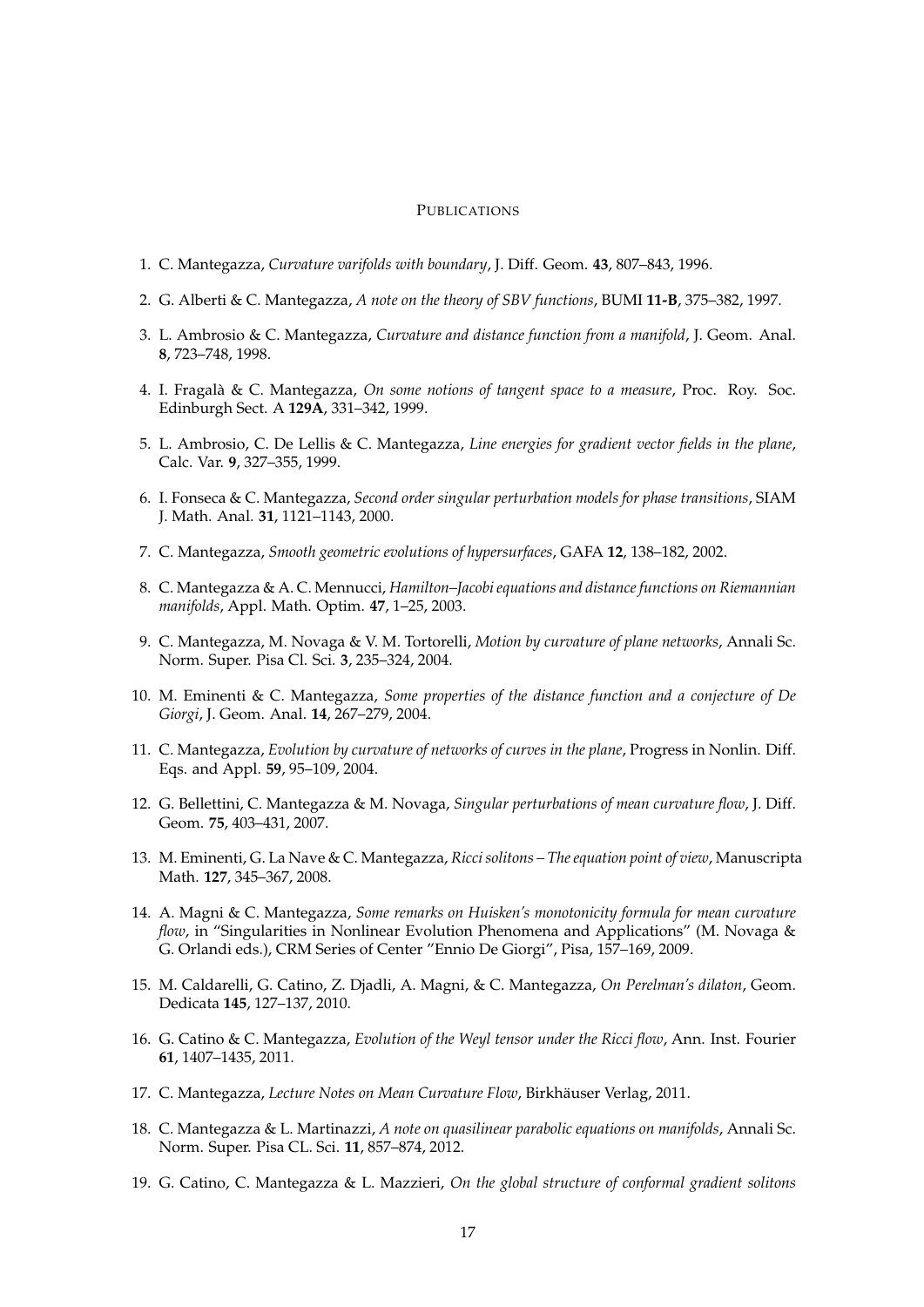*with nonnegative Ricci tensor*, Commun. Contemp. Math. **14**, 1250045, 12 pp, 2012.

- 20. G. Catino, C. Mantegazza, L. Mazzieri & M. Rimoldi, *Locally conformally flat quasi–Einstein manifolds*, J. Reine Angew. Math. (Crelle's Journal) **675**, 181-189, 2013.
- 21. A. Magni, C. Mantegazza & E. Tsatis, *Flow by mean curvature inside a moving ambient space*, J. Evol. Eqs. **13**, 561-576, 2013.
- 22. H.-D. Cao, G. Catino, Q. Chen, C. Mantegazza & L. Mazzieri, *Bach–flat gradient steady Ricci solitons*, Calc. Var. **49**, 125–138, 2014.
- 23. N. Gigli & C. Mantegazza, *A flow tangent to the Ricci flow via heat kernels and mass transport*, Advances in Math. **250**, 74–104, 2014.
- 24. C. Mantegazza, G. Mascellani & G. Uraltsev, *On the distributional Hessian of the distance function*, Pacific J. Math. **270**, 151–166, 2014.
- 25. A. Magni & C. Mantegazza, *A note on Grayson's theorem*, Rend. Semin. Mat. Univ. Padova **131**, 263–279, 2014.
- 26. G. Catino, C. Mantegazza & L. Mazzieri, *A note on Codazzi tensors*, Math. Ann **362**, 629–638, 2015.
- 27. G. Catino, C. Mantegazza & L. Mazzieri, *Locally conformally flat ancient Ricci flows*, Analysis & PDE **8**, 365–371, 2015.
- 28. L. Cremaschi & C. Mantegazza, *Short–time existence of the second order renormalization group flow in dimension three*, Discrete Contin. Dyn. Syst. – Series A **35**, 5787-5798, 2015.
- 29. C. Mantegazza & R. Müller, Perelman's entropy functional at type I singularities of the Ricci flow, J. Reine Angew. Math. (Crelle's Journal) **703**, 173–199, 2015.
- 30. A. Magni, C. Mantegazza & M. Novaga, *Motion by curvature of planar networks II*, Annali Sc. Norm. Super. Pisa CL. Sci. **15**, 117-144, 2016.
- 31. R. Benedetti & C. Mantegazza (editors), *Ricci Flow and Geometric Applications Lecture notes from the CIME Summer School held in Cetraro, June 28 – July 3 2010*, Lecture Notes in Mathematics/CIME Foundation Subseries **2166**, Springer, 2016.
- 32. C. Mantegazza, *Problemi di Analisi I dal corso del primo anno alla Scuola Normale Superiore di Pisa*, Amazon, 2016.
- 33. C. Mantegazza, M. Novaga & A. Pluda, *Motion by curvature of networks with two triple junctions*, Geom. Flows. **2**, 18-48, 2016.
- 34. C. Mantegazza & V. M. Tortorelli (editors), *Corso di Analisi Matematica Ennio De Giorgi, SNS 1991/1992 - Notes by Vincenzo Maria Tortorelli (with an appendix by Luigi Ambrosio)*, Quaderni dell'Accademia Pontaniana **63**, Napoli, 2016.
- 35. G. Catino, L. Cremaschi, Z. Djadli, C. Mantegazza & L. Mazzieri, *The Ricci–Bourguignon flow*, Pacific J. Math. **287**, 337-370, 2017.
- 36. D. Castorina & C. Mantegazza, *Ancient solutions of semilinear heat equations on Riemannian manifolds*, Atti Accad. Naz. Lincei Rend. Lincei Mat. Appl. **28**, 85-101, 2017.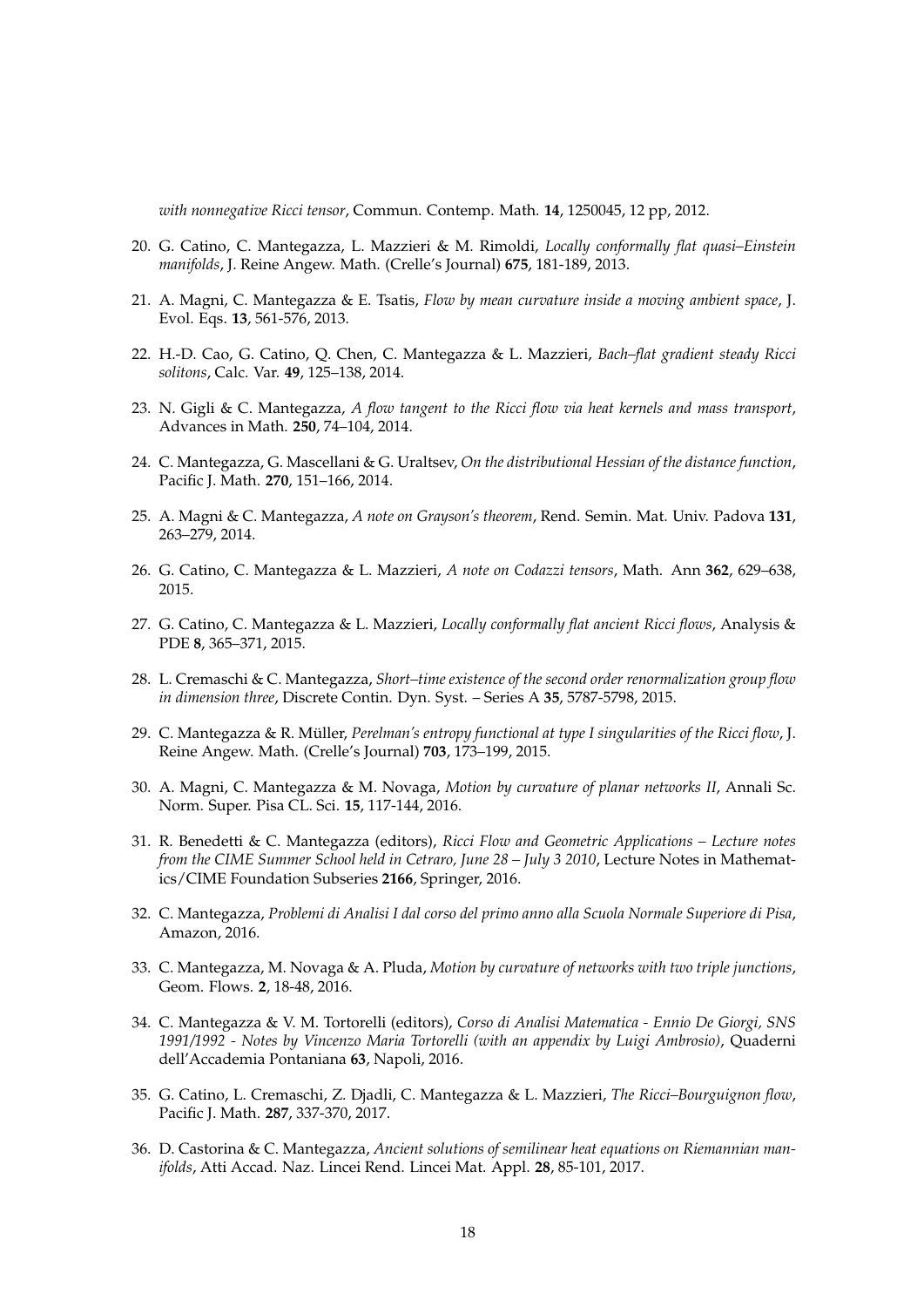- 37. P. Baldi, E. Haus & C. Mantegazza, *Networks self–similarly moving by curvature with two triple junctions*, Atti Accad. Naz. Lincei Rend. Lincei Mat. Appl. **28**, 323-338, 2017.
- 38. C. Mantegazza, S. Mongodi & M. Rimoldi, *The Cotton tensor and the Ricci flow*, Geom. Flows 2, 49-71, 2017.
- 39. R. Benedetti & C. Mantegazza, *La congettura di Poincar´e e il flusso di Ricci*, Rivista dell'UMI Matematica, Cultura e Societa` **2**, 245-289, 2017.
- 40. P. Baldi, E. Haus & C. Mantegazza, *On the classification of networks self–similarly moving by curvature*, Geom. Flows **2**, 125-137, 2017.
- 41. P. Baldi, E. Haus & C. Mantegazza, *Non–existence of Theta–shaped self–similarly shrinking networks moving by curvature*, Communications in PDE **43**, 403-427, 2018.
- 42. F. Angrisani, G. Ascione, C. Leone & C. Mantegazza, *Appunti di calcolo delle variazioni*, Amazon, 2019.
- 43. C. Mantegazza, M. Novaga & A. Pluda, *Lectures on curvature flow of networks*, Contemporary Research in Elliptic PDEs and Related Topics, Springer INdAM Series **33**, 369-417, 2019.
- 44. P. Baldi, E. Haus & C. Mantegazza, *Existence of a lens–shaped cluster of surfaces self–shrinking by mean curvature*, Math. Ann. **375**, 1857–1881, 2019.
- 45. D. Castorina, C. Mantegazza & B. Sciunzi, *A Liouville theorem for superlinear heat equations on Riemannian manifolds*, Milan J. Math. **87**, 303–313, 2019.
- 46. G. Catino & C. Mantegazza, *Quesiti a Risposta Multipla di Analisi Matematica 1*, Esculapio, 2020.
- 47. D. Castorina & C. Mantegazza, *Ancient solutions of superlinear heat equations on Riemannian manifolds*, Commun. Contemp. Math. **23**, 2050033 (16 pages), 2021.
- 48. C. Mantegazza, *Some elementary questions in the calculus of variations*, Rend. Semin. Mat. Univ. Padova **145**, 107–115, 2021.
- 49. L. Ambrosio, C. Mantegazza & F. Ricci, *Complementi di Matematica*, Edizioni della Normale, 2021.
- 50. C. Mantegazza, A. Pluda & M. Pozzetta, *A survey of the elastic flow of curves and networks*, Milan J. Math **89**, 59–121, 2021.
- 51. C. Mantegazza & M. Pozzetta, *The Łojasiewicz–Simon inequality for the elastic flow*, Calc. Var. **60**, 2021
- 52. S. Della Corte, A. Diana & C. Mantegazza, *Global existence and stability for the modified Mullins– Sekerka and surface diffusion flow*, Math. Engineering **4**, 2022.
- 53. D. Castorina, G. Catino & C. Mantegazza, *A triviality result for semilinear parabolic equations*, Math. Engineering **4**, 2022.
- 54. C. Mantegazza & M. Pozzetta, *Asymptotic convergence of evolving hypersurfaces*, to appear in Revista Matematica Iberoamericana.
- 55. G. Ascione, D. Castorina, G. Catino & C. Mantegazza, *A matrix Harnack inequality for semilinear heat equations*, to appear in Math. Engineering.